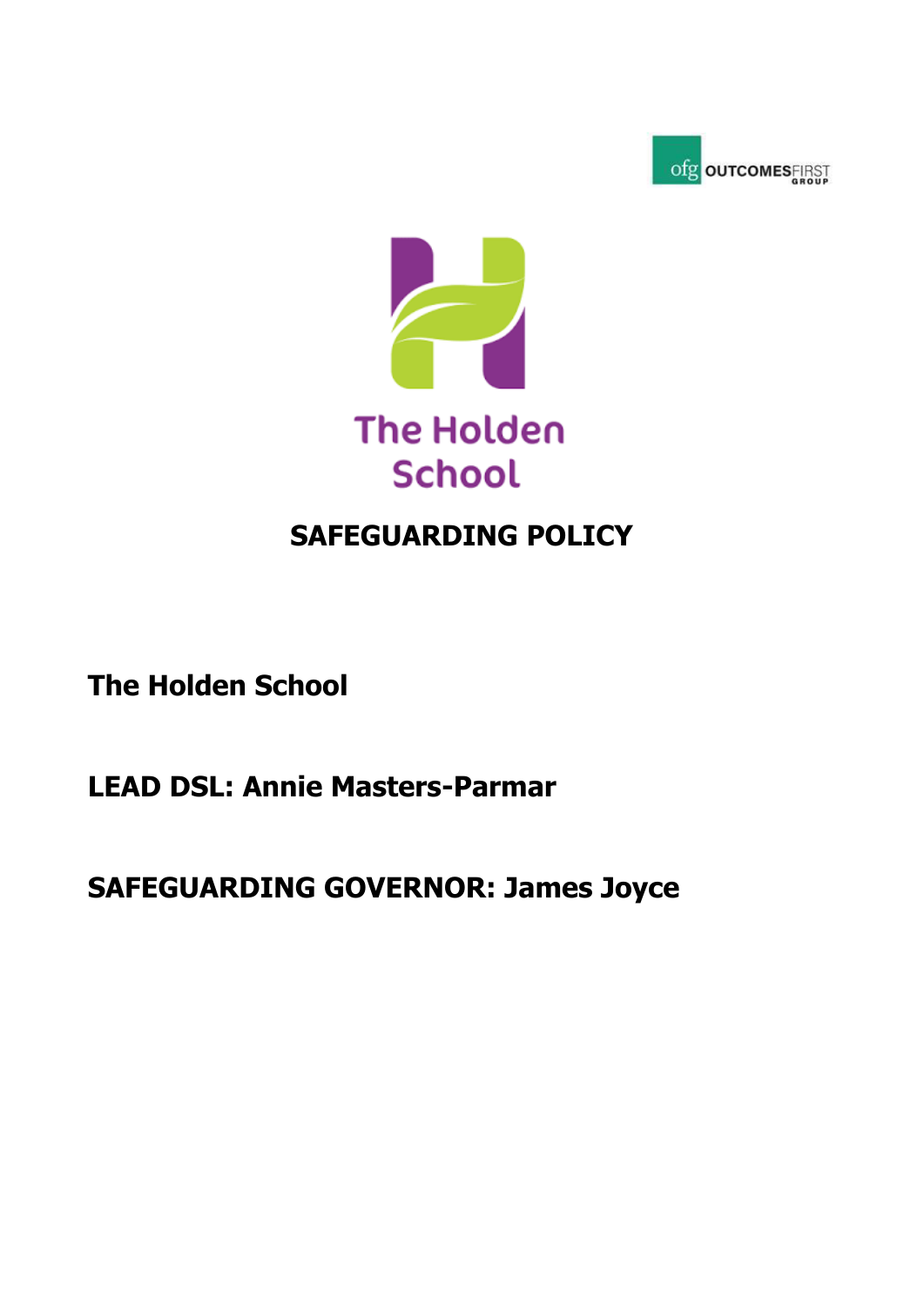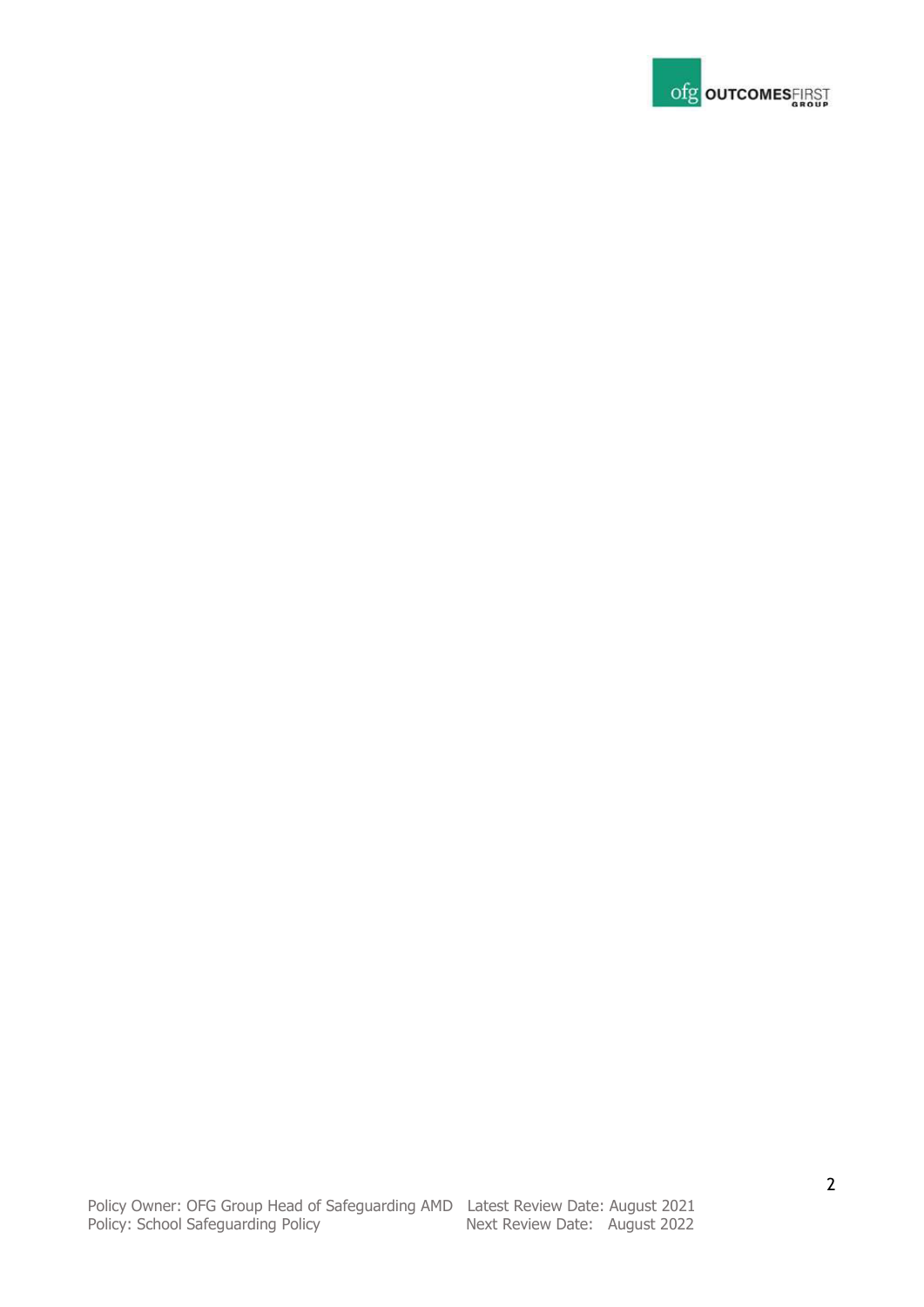

## **Contents**

| 1.0  |                                                                          |
|------|--------------------------------------------------------------------------|
| 2.0  |                                                                          |
| 3.0  |                                                                          |
| 4.0  |                                                                          |
| 5.0  |                                                                          |
| 6.0  |                                                                          |
| 7.0  |                                                                          |
| 8.0  |                                                                          |
| 9.0  |                                                                          |
| 10.0 |                                                                          |
| 11.0 |                                                                          |
| 12.0 |                                                                          |
| 13.0 |                                                                          |
| 14.0 |                                                                          |
| 15.0 |                                                                          |
| 16.0 |                                                                          |
| 17.0 |                                                                          |
| 18.0 | Child Sexual Exploitation (CSE) and Child Criminal Exploitation (CCE) 21 |
| 19.0 |                                                                          |
| 20.0 |                                                                          |
| 21.0 |                                                                          |
| 22.0 |                                                                          |
| 23.0 |                                                                          |
| 24.0 |                                                                          |
| 25.0 | Working with the Local Authority Designated Officer (or equivalent)  25  |
| 26.0 |                                                                          |
| 27.0 |                                                                          |
| 28.0 |                                                                          |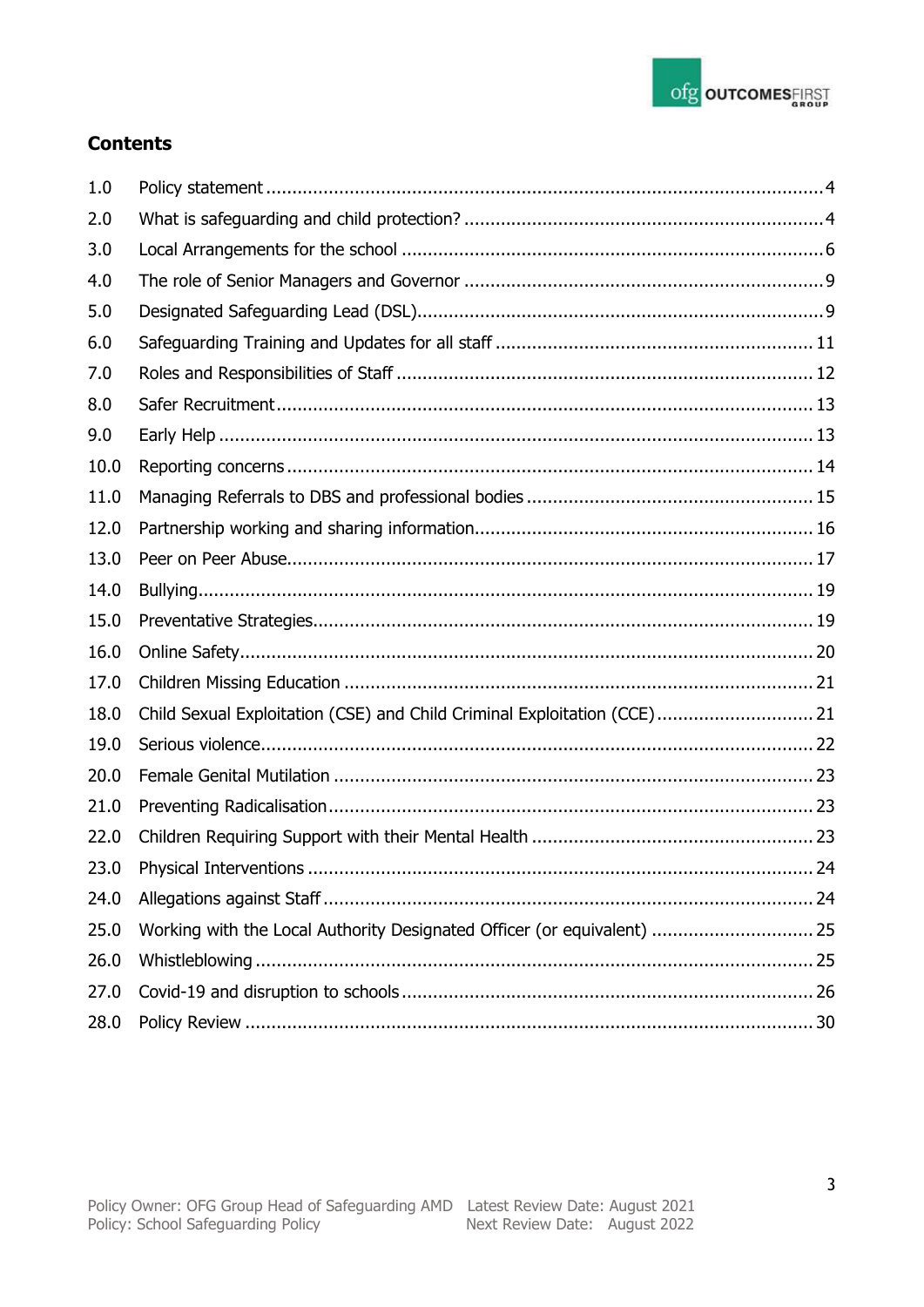## <span id="page-3-0"></span>**1.0 Policy statement**

Outcomes First Group is committed to ensuring that all of the people we support are effectively safeguarded in all services including fostering, schools and residential homes at all times. This policy applies to all children and young adults receiving education in our settings. It applies when working online and offline, in settings and in all virtual communications.

Safeguarding and child protection must always be the highest priority and at the forefront of everything we do. A whole school approach is required to ensure safeguarding and child protection are embedded in all decisions, planning, policy and day-to-day operations and activities.

It is essential that everybody working within the Outcomes First Group understands their safeguarding responsibilities. Governing bodies and proprietors must ensure that staff who work directly with children read and understand Part 1 of [KCSIE 2021.](https://assets.publishing.service.gov.uk/government/uploads/system/uploads/attachment_data/file/999348/Keeping_children_safe_in_education_2021.pdf) Staff who do not work directly with children can read and understand either Part one or Annex A if is more effective to enable them to safeguard and promote the welfare of children.

All Outcomes First Group employees working directly or indirectly with children **must** ensure that:

- children and young people feel safe and that they are listened to;
- they create an environment and culture in which children and young people feel valued;
- the best interests of the child are always considered and acted upon;
- safer recruitment procedures are rigorously followed (please refer to the Outcomes First Group Safer Recruitment Policy for further details);
- they understand their roles and responsibilities in keeping children and young people safe through ongoing learning, development and supervision;
- they are vigilant in monitoring possible signs of abuse including for those children and young people who have complex learning difficulties or specific communication needs, who may be particularly vulnerable;
- they maintain an attitude of **'it could happen here'**;
- they follow the appropriate procedures in place for sharing safeguarding concerns and that these are shared with relevant professionals in a timely manner;
- they understand and implement local safeguarding procedures as set out in local authority arrangements;
- children and young people have opportunity to learn about appropriate relationships with adults and recognise unacceptable behaviour by adults.
- they are aware that children can abuse other children (i.e. peer-on-peer abuse).
- there is a zero-tolerance approach to harassment, violence, abuse, inappropriate behaviour and bullying of any kind are not acceptable and will not be tolerated.

## <span id="page-3-1"></span>**2.0 What is safeguarding and child protection?**

#### **2.1 Safeguarding**

Safeguarding relates to the action taken to promote the welfare of children and young people to protect them from harm. This policy includes the safeguarding of young adult learners within Outcomes First Group schools and other settings and applies both offline and online.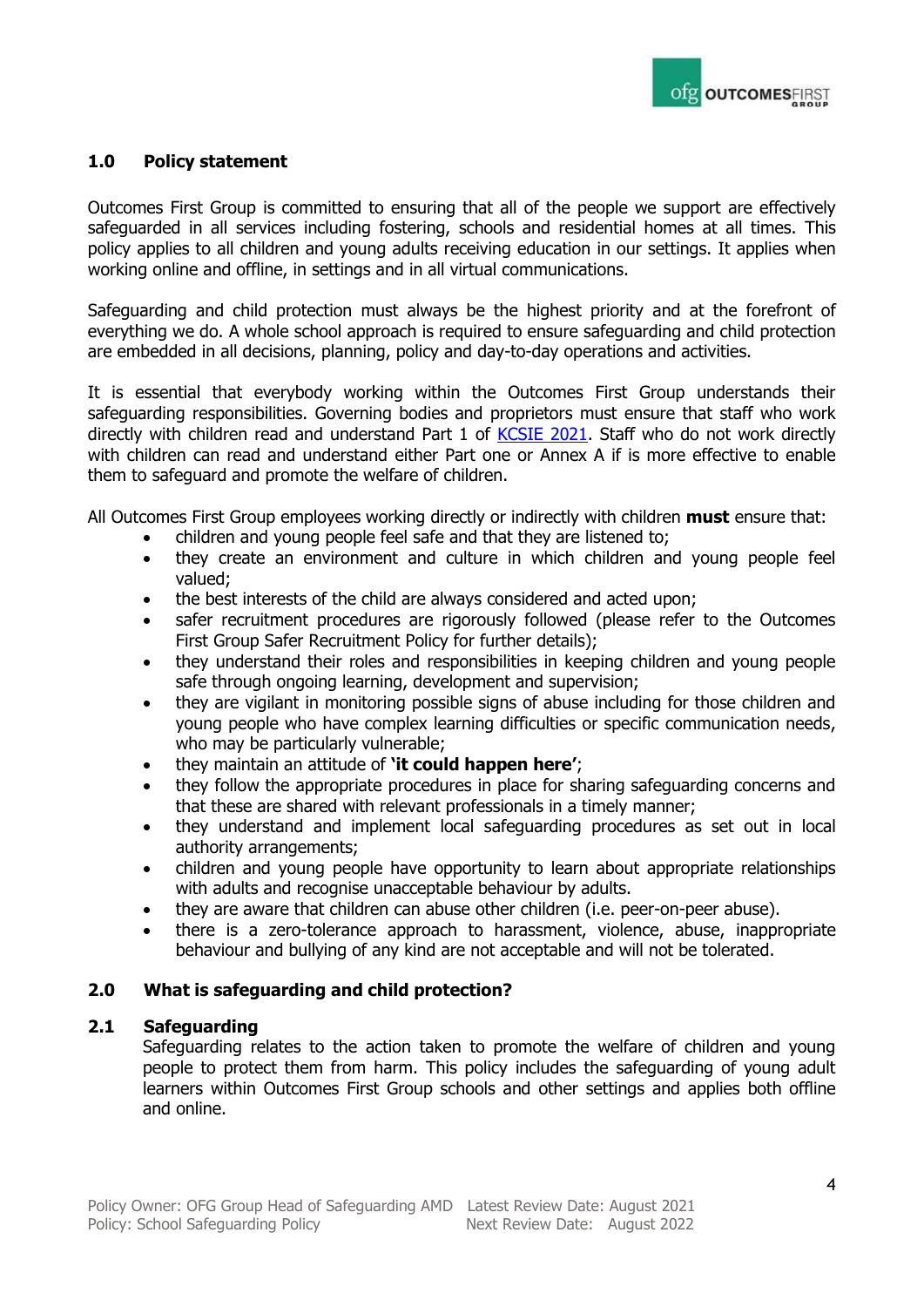

- **2.2** Safeguarding is defined in Working Together to Safeguard Children (DfE, Sept 2018, updated Dec 2020) as:
	- Protecting children from maltreatment:
	- Preventing impairment of children's health and development;
	- Ensuring that children grow up in circumstances consistent with the provision of safe and effective care; and
	- Taking action to enable all children to have the best outcomes.
- **2.3** Outcomes First Group adopts a contextual safeguarding approach to safeguarding and child protection. Contextual safeguarding is: '...an approach to understanding, and responding to, young people's experiences of significant harm beyond their families. It recognises that the different relationships that young people form in their neighbourhoods, schools and online can feature violence and abuse. Parents and carers have little influence over these contexts, and young people's experiences of extra-familial abuse can undermine parentchild relationships. Contextual Safeguarding, therefore, expands the objectives of child protection systems in recognition that young people are vulnerable to abuse in a range of social contexts.' (Dr Carlene Firmin)

## **2.4 Child Protection**

Child protection is an important aspect of safeguarding and promoting welfare. It refers to the activity that is undertaken to protect specific children who are suffering, or are likely to suffer, significant harm. Effective child protection is essential as part of wider work to safeguard and promote the welfare of children. However, all agencies and individuals should aim to proactively safeguard and promote the welfare of children so that the need for action to protect children from harm is reduced.

#### **2.5 Safeguarding is everyone's responsibility**

While local authorities and placing authorities have statutory responsibilities regarding safeguarding, Outcomes First Group believes that safeguarding is everyone's responsibility. The Group expects that staff keep the child or young person at the centre of all that they do and that any actions taken are in the best interests of the child. We also expect that children and young people are listened to and their voices are always heard. This is without exception and regardless of whether the child or young person is being cared for in a residential setting, foster home or being educated within school or remotely.

#### **2.6 Defining Significant Harm/Child Abuse**

'Children may be vulnerable to neglect and abuse or exploitation from within their family and from individuals they come across in their day-to-day lives. These threats can take a variety of different forms, including: sexual, physical and emotional abuse; neglect; exploitation by criminal gangs and organised crime groups; trafficking; online abuse; sexual exploitation and the influences of extremism leading to radicalisation. Whatever the form of abuse or neglect, practitioners should put the needs of children first when determining what action to take' (Working Together to Safeguard Children July 2018, updated Dec 2020)

**2.7** The Children Act 1989 introduced the concept of 'Significant Harm' as the threshold that justifies compulsory intervention in family life in the best interests of children. Under Section 47 of the Act, local authorities have a duty to make enquiries to decide whether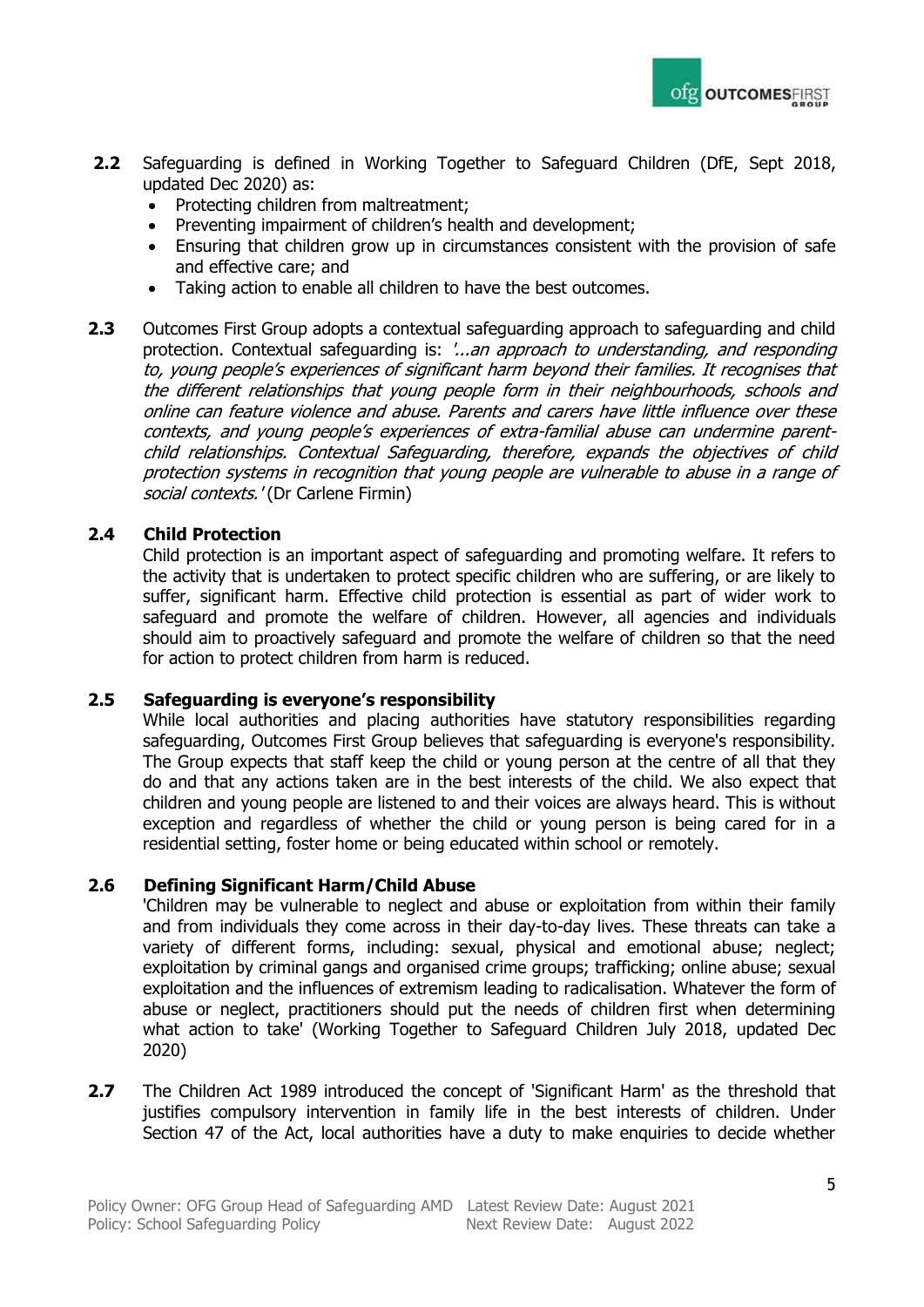

they should take action to safeguard or promote the welfare of a child who is suffering or is likely to suffer Significant Harm.

## **2.8 Under s31(9) of the Children Act 1989 as amended by the Adoption and Children Act 2002:**

**'harm'** means ill-treatment or the impairment of health or development, including for example, impairment suffered from seeing or hearing the ill-treatment of another; **'health'** means physical or mental health; and

**'ill-treatment'** includes Sexual Abuse and forms of ill-treatment which are not physical. Abuse or neglect is not always easy to identify; staff are more than likely to have some information but not the whole picture.

- **2.9** There are four defined categories of child abuse, which are deemed to be forms of 'Significant Harm':
	- Neglect;
	- Physical Abuse;
	- Emotional Abuse;
	- Sexual Abuse.

**2.10** It is also important to be aware that:

- technology is a significant component in many safeguarding and wellbeing issues. Children are at risk of abuse online as well as face to face. In many cases abuse will take place concurrently via online channels and in daily life.
- that children can abuse other children (often referred to as peer-on-peer abuse). And that it can happen both inside and outside of school or college and online.

## **2.11 All staff must be aware of the signs and indicators of child abuse.**

#### <span id="page-5-0"></span>**3.0 Local Arrangements for the school**

- **3.1** All staff must be aware of the local arrangements for safeguarding relevant to the school in which they work;
- **3.2** The local arrangements for ......school are as follows
- **3.3** The Holden School safeguarding arrangements are in line with local safeguarding partnership arrangements. The Wigan safeguarding partnership consists of the three safeguarding partners (the local authority; a clinical commissioning group for an area within the local authority; and the chief officer of police for a police force in the local authority area)

**3.4** The Local Authority Designated Officer is Sue Wharton, 01942 486042 or 01942 828300 (out of normal office hours) **lado**@**wigan**.gov.uk.

**3.5** All safeguarding referrals must be reported to the local authority 01942 828300. Referrals for children and young people under 18 will be dealt with under the Children's safeguarding arrangements, whereas those 18 and above will be dealt with under the Adult Safeguarding Arrangements.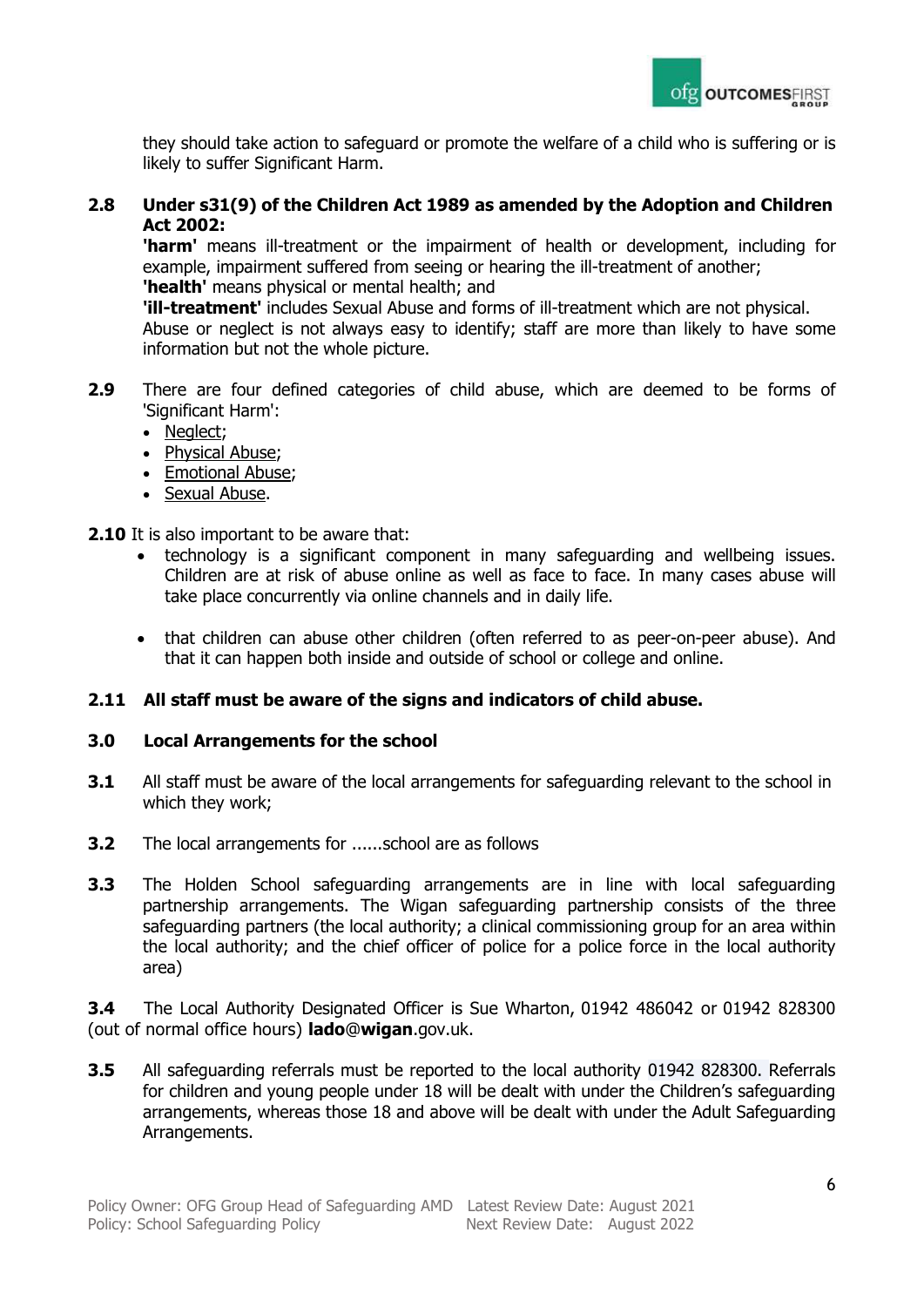

**3.6** The local authority safeguarding referral procedure is:

Need(s) require specialist services to protect from significant harm – contact MAST between 8:45am – 5pm Monday – Friday on 01942 828300 Review the information in the Professional Referral Form.

The Professional Referral Form is then screened and prioritised.

Information gathering from all agencies involved.

Decision is then made about whether this meets threshold for children's social care (CSC) Referred to children's social care for Child and Family Assessment

Child & Family Assessment to determine if social work lead professional as Children in Need (CIN) or Child Protection (CP) agreed statutory intervention.

Or if after the MAST screening does not meet threshold for CSC then consideration is given to a role for Early Help services

Referrer receives a response in writing giving a rationale for why threshold for CSC is not met.

Signposted to Early Help or universal services

**3.7** For all referrals regarding concerns about radicalisation ;



Policy Owner: OFG Group Head of Safeguarding AMD Latest Review Date: August 2021 Policy: School Safeguarding Policy Next Review Date: August 2022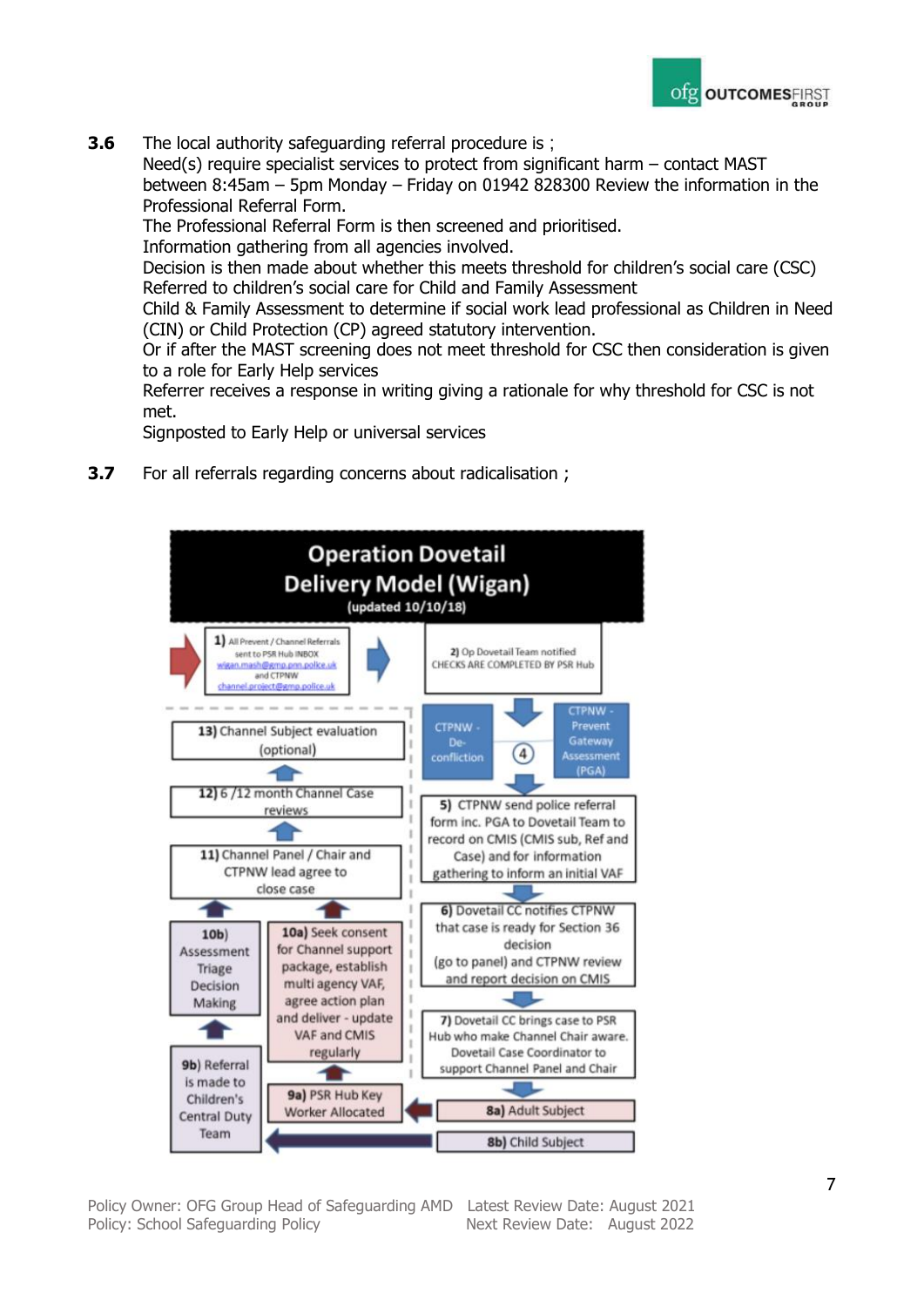

- **3.8** For all referrals regarding exploitation please make a referral to Wigan MAST 01942 828 300
- **3.9** The local authority procedure for an early help referral is;

Level 2 (Additional Needs)

Seek line management/Safeguarding oversight to ensure this is an appropriate level for Early Help.

Check if there is already an established Early Help Assessment on the family which you might be able to contribute to by contacting the Early Help Team via the MAST between 8:45am – 5pm Monday – Friday on 01942 828520

Complete an Early Help Assessment and identify a lead professional if support is required. Parental consent is required. Open an Early Help and undertake an Early Help Assessment (EHA)

If you have access to the case management system, please initiate an Early Help and complete your assessment. If you do not have access to the EHM system to log your own Early Help, please ensure you complete the Early Help Assessment and email it to [earlyhelp.logging@wigan.gov.uk](mailto:earlyhelp.logging@wigan.gov.uk)

Agree lead professional with the family and develop and record the Early Help Plan with actions and timescales to meet the identified needs, reviewed every 4-6 weeks.

Please ensure that all reviews are recorded on the system or emailed to

earlyhelp.logging@wigan.gov.uk. It is your responsibility to ensure that the case is closed down on the system at the end of the intervention.

## Level 3 (Complex Needs)

Seek line management/Safeguarding oversight to ensure this is an appropriate level for Early Help.

Check if there is already an established Early Help Assessment on the family which you might be able to contribute to by contacting the Early Help Team via the MAST between 8:45am – 5pm Monday – Friday on 01942 828520

Complete an Early Help Assessment and identify a lead professional if support is required. Parental consent is required. Open an Early Help and undertake an Early Help Assessment (EHA)

If you have access to the case management system, please initiate an Early Help and complete your assessment.

If you do not have access to the EHM system to log your own Early Help, please ensure you complete the Early Help Assessment and email it to [earlyhelp.logging@wigan.gov.uk](mailto:earlyhelp.logging@wigan.gov.uk) If the needs of the child/ren/family cannot be met by a single-agency and there is a need for Start Well support, then please complete a Professional Referral Form apps.wigan.gov.uk/ChildReferral/

**3.10** The Chair of Governors for The Holden School is: James Joyce

## **3.11** The Outcomes First Group Head of Safeguarding can be contacted at: [anne-marie.delaney@ofgl.co.uk](mailto:anne-marie.delaney@ofgl.co.uk)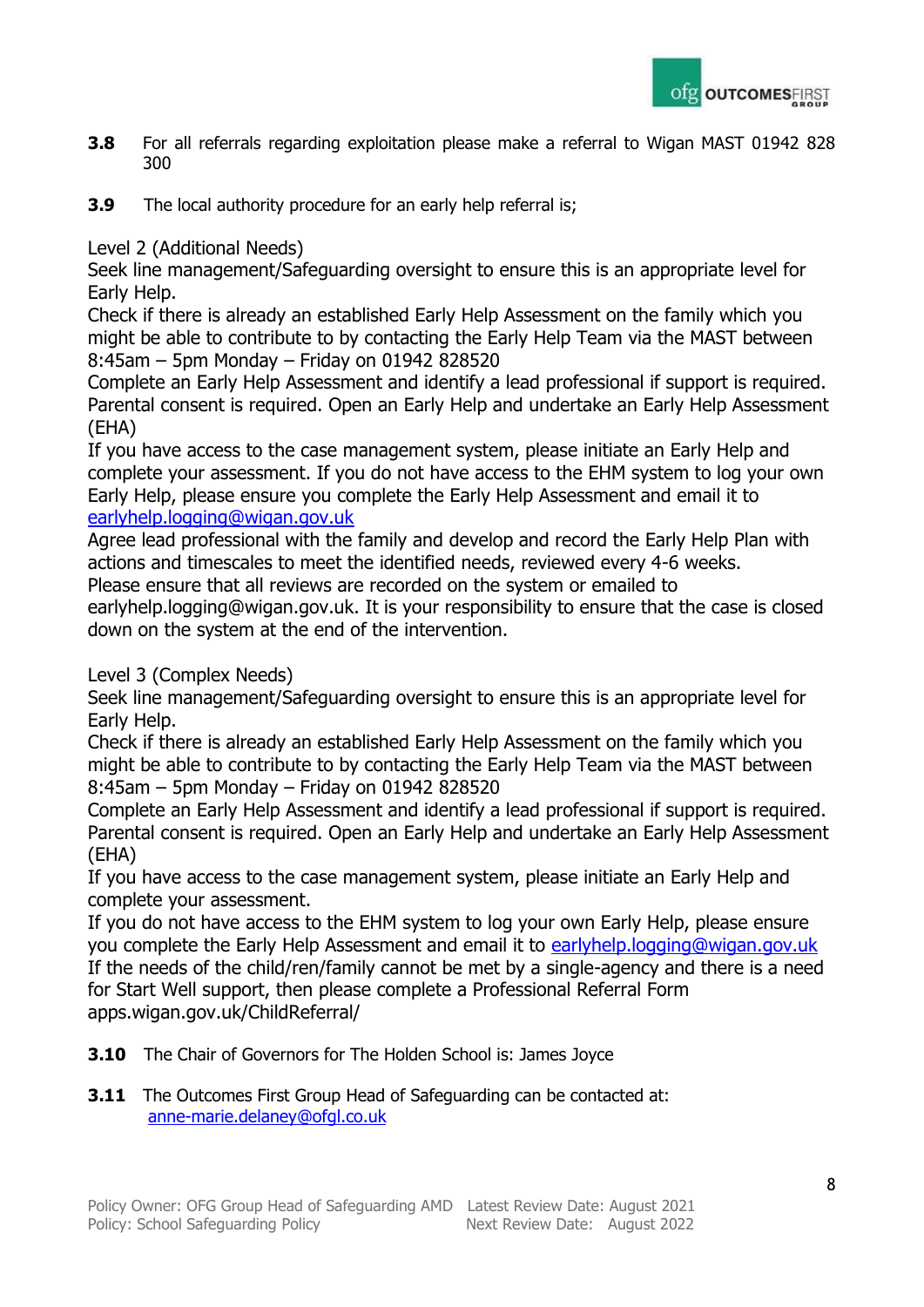

#### <span id="page-8-0"></span>**4.0 The role of Senior Managers and Governor**

- **4.1** Governors must have oversight of safeguarding policies and procedures and ensure that they are being effectively implemented within the school and that training is effective. In line with KCSIE (2021), which states that; ' Governing bodies and proprietors should have a senior board level (or equivalent) lead to take **leadership** responsibility for their schools or college's safeguarding arrangements'. The named Governor for the school is James Joyce.
- **4.2** Like teaching staff and volunteers, senior managers and Governors must be safely recruited and have all relevant checks on file. Please see the Group's Safer Recruitment Policy for further information.
- **4.3** It is the Governors' responsibility to ensure that there is a named Designated Safeguarding Lead (DSL) and that the school contributes to multi-agency working in line with Working Together to Safeguard Children (2018, updated Dec 2020).
- **4.4** Where there is a safeguarding concern, governing bodies, proprietors and school or college leaders should ensure the child's wishes and feelings are taken into account when determining what action to take and what services to provide. This has to be balanced with their duty to protect the victim and other children.
- **4.5** Where the School premises are used for non-school/college activities and the services or activities are provided under the direct supervision or management of the school staff, the schools arrangements for child protection and safeguarding apply. Where service or activities are provided by another body, the School must seek assurance that the body concerned has appropriate safeguarding and child protection policies and procedures in place and ensure they will liaise with the school on these matters as appropriate.

#### <span id="page-8-1"></span>**5.0 Designated Safeguarding Lead (DSL)**

- **5.1** 'Governing bodies and proprietors should ensure an appropriate senior member of staff, from the school or college leadership team, is appointed to the role of designated safeguarding lead. The designated safeguarding lead should take lead responsibility for safeguarding and child protection (including online safety). This should be explicit in the role-holder's job description.' (KCSIE 2021)
- **5.2** The Head Teacher must appoint one individual to be the lead DSL and make arrangements for there to be deputy DSL in place who will manage any immediate safeguarding incidents in the DSL's absence. The DSL must be an appropriate senior member of the leadership team and, along with deputies, will receive DSL training every two years.
- **5.3** The Head Teacher must ensure that job descriptions for DSL and Deputy DSLs are kept on personnel files and clearly state their responsibilities.
- **5.4** The DSL (or deputy) must always be available during school hours for staff to discuss any concerns.
- **5.5 The main responsibilities of the Designated Safeguarding Lead (DSL) are to:** provide support to staff regarding safeguarding concerns;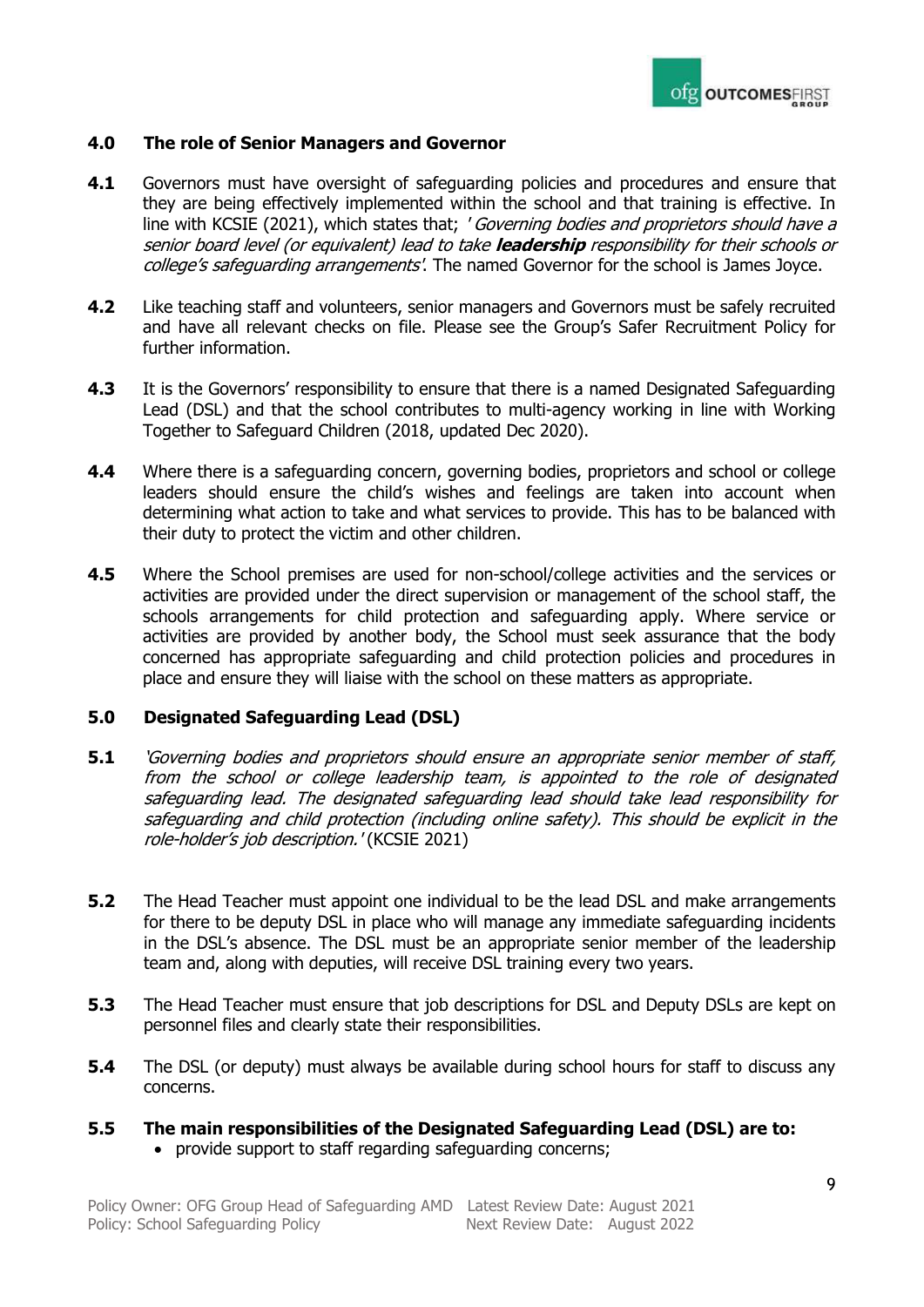

- lead on advising staff of any action to be taken due to a safeguarding concern;
- ensure that children and young people are immediately safeguarded from harm and abuse;
- ensure that there is appropriate cover during their absence, and that staff know who to approach if the DSL is unavailable;
- liaise with local authorities and other professionals, sharing information and fully assisting with any enquiries;
- adopt a child-focused and holistic approach ensuring the child's wishes and feelings are taken into account when determining what action to take
- refer allegations to the Local Authority Designated Officer or equivalent;
- refer safeguarding concerns to placing and host local authorities;
- refer suspected cases of radicalisation to Channel:
- refer suspected case of Female Genital Mutilation to the police;
- refer suspected cases of Child Sexual Exploitation and trafficking to the police;
- refer cases to the Disclosure and Barring Service after staff have been dismissed or there is suspected harm having been caused to children and young people;
- liaise with Outcomes First Group Quality Assurance Team and HR Team if any allegations or suspected harm having been caused to a child by an employee, supply staff or volunteer for Outcomes First group;
- ensure that the school complies with the work of the local safeguarding partnership.
- Ensure that all staff receive regular update training in relation to safeguarding;
- provide safeguarding updates to senior managers and school governors;
- ensure that there is effective monitoring and oversight of all safeguarding concerns;
- promoting the educational achievements of Looked After Children in line with the Children and Social Work Act 2017.
- **5.6** It is important that all staff understand the role of the DSL on their appointment within the school and as part of their induction. The DSL is responsible for ensuring that all staff understand their roles and responsibilities regarding safeguarding children and that a child focused approach is taken. The DSL will assess safeguarding concerns within the context of young people's environments. This is known as contextual safeguarding.
- **5.7** The DSL must ensure that clear, concise and good quality documents are kept of all allegations or safeguarding concerns. All concerns, discussions and decisions made, and the reasons for those decisions, should be recorded in writing. Information should be kept confidential and stored securely. It is good practice to keep concerns and referrals in a separate child protection file for each child. Records should include:
	- a clear and comprehensive summary of the concern;
	- details of how the concern was followed up and resolved;
	- a note of any action taken, decisions reached and the outcome.

If in doubt about recording requirements, staff should discuss with the designated safeguarding lead (or deputy).

**5.8 Data protection and GDPR are not barriers to record keeping or information sharing when promoting children's welfare.** Schools and colleges have clear powers to share, hold and use information for these purposes. The school should have clear arrangements in place for the processes and principles for sharing information within the setting and other Outcomes First Group Divisions and with children's social care, the safeguarding partners, other organisations, agencies, and practitioners as required. Staff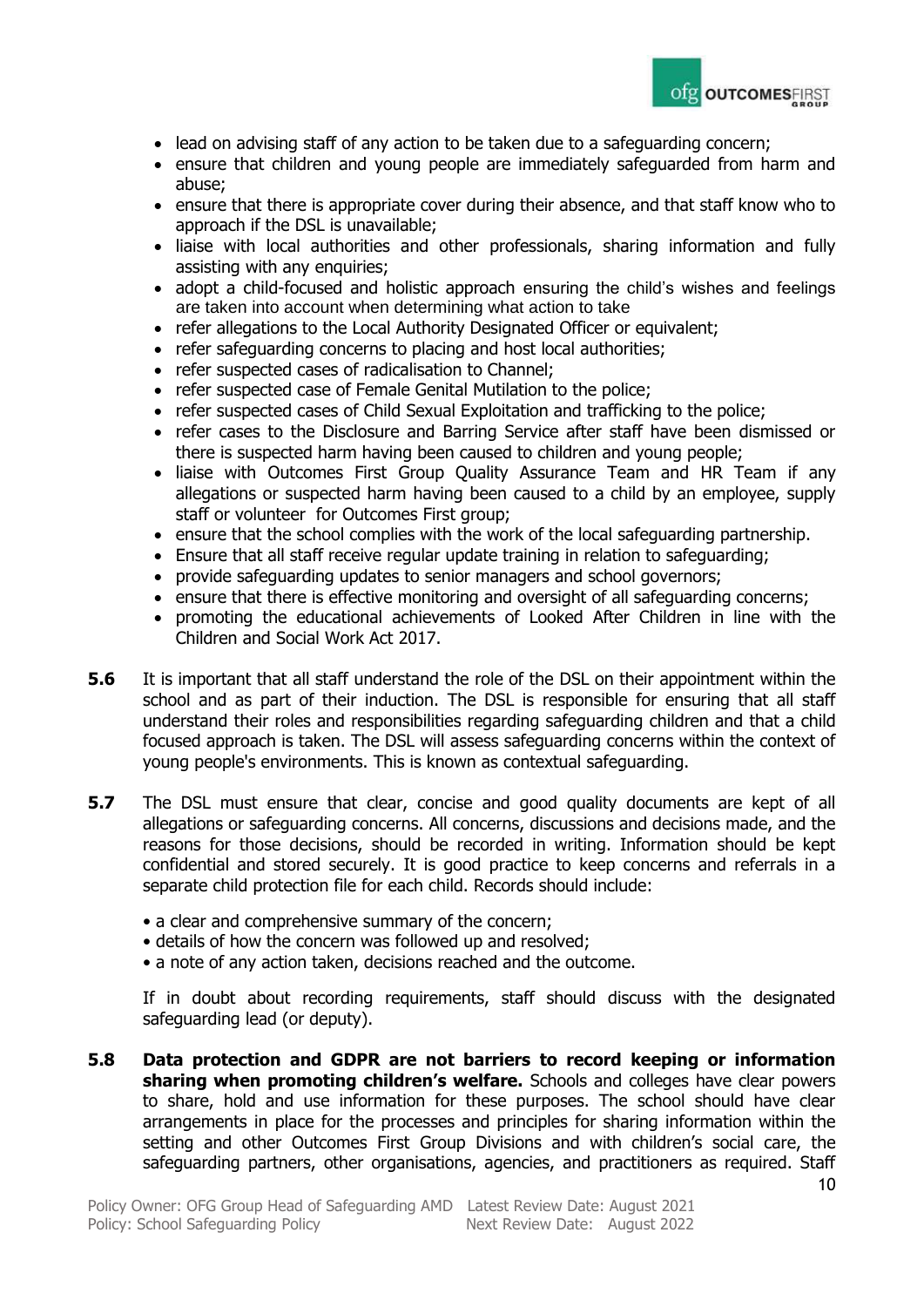

are required to be proactive in sharing information as soon as possible when it is in relation to a child's safety or wellbeing.

- **5.9** When young people move schools or move into further or higher education, the DSL is responsible for ensuring that the necessary information is shared with the new school or college. It is the DSL's responsibility to ensure that a pupil's child protection file is transferred to the new school or college as quickly as possible and as securely as possible. Confirmation of receipt must be obtained. **Files must be transferred securely.** Schools must inform their Local Authority of all deletions from their admission register when a child is taken off roll.
- **5.10** Consideration must be given to sharing information verbally with the new school or college prior to the child or young person leaving. The DSL must ensure that confidentiality of any third parties is not breached and that they comply with GDPR. Records must contain factual information and must not be speculative. These documents must be kept confidential with the exception of sharing them with relevant professionals as part of safeguarding and protecting the child or young person. Records must be updated, and any actions must be followed up and completed. It is the responsibility of the DSL to ensure that a safe and satisfactory outcome has been reached and that all actions have been completed.

#### <span id="page-10-0"></span>**6.0 Safeguarding Training and Updates for all staff**

**6.1** Governing bodies and proprietors should ensure that, as part of the requirement for staff to undergo regular updated safeguarding training, including online safety, and the requirement to ensure children are taught about safeguarding, that safeguarding training for staff is integrated, aligned and considered as part of the whole school safeguarding approach and wider staff training and curriculum planning. They must regularly review the training programme to ensure that it includes all the required knowledge and that staff understand how it is to be implemented.

Whilst considering the above training requirements, governing bodies and proprietors should have regard to the Teachers' Standards which set out the expectation that all teachers manage behaviour effectively to ensure a good and safe educational environment and requires teachers to have a clear understanding of the needs of all pupils.

#### **6.2** This policy **must** be read in conjunction with Keeping Children Safe in Education (2021). **All staff are expected to follow this policy and statutory guidance including KCSIE 2021.**

#### **6.3 All staff must read the following documents:**

- Part 1 (or Annex A where appropriate) of [KCSIE 2021](https://assets.publishing.service.gov.uk/government/uploads/system/uploads/attachment_data/file/999348/Keeping_children_safe_in_education_2021.pdf)
- The school's Restrictive Physical Intervention Policy
- The school's Anti-bullying policy
- Outcomes First Group's Peer-on-peer abuse policy
- Outcomes First Group's Exploitation policy
- Outcomes First Group's Protecting Children from Radicalisation policy
- Outcomes First Group's Harmful Sexual Behaviours policy
- Outcomes First Group's Safer Recruitment policy
- Outcomes First Group's Data Protection policy
- Outcomes First Group's Web Filtering policy
- Outcomes First Group's Staying Safe Online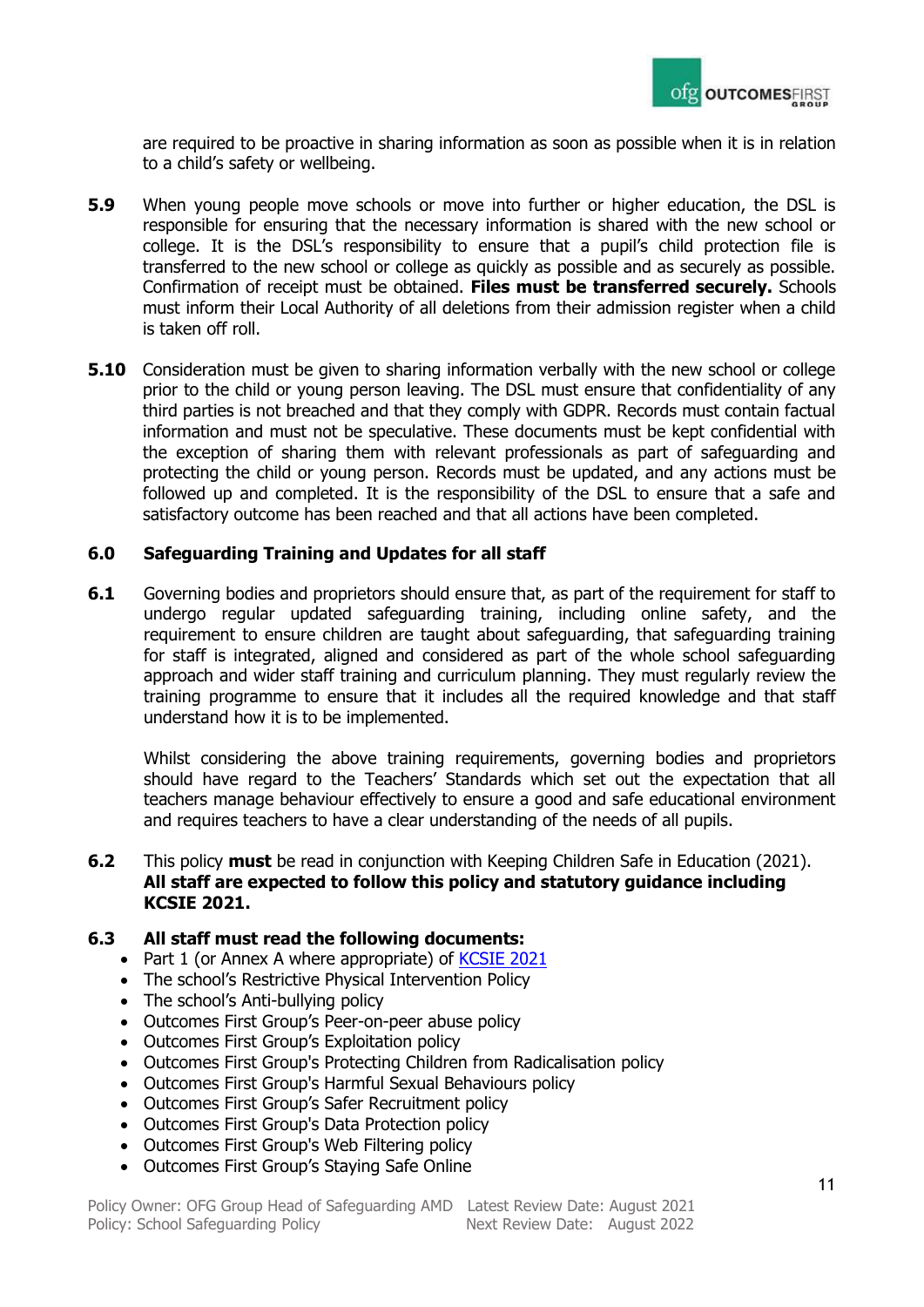

- The school's Whistle blowing and complaints policy
- The school's staff behaviour policy (Code of Conduct)
- The school's description and quidance of the role of the DSL
- The school's description and quidance of the role of the Deputy DSL
- DfE quidance on sexual violence and harassment between children in schools and colleges
- [DfE guidance on Children Missing in Education](https://assets.publishing.service.gov.uk/government/uploads/system/uploads/attachment_data/file/550416/Children_Missing_Education_-_statutory_guidance.pdf)
- [DfE guidance on Promoting the Education of Looked After Children](https://assets.publishing.service.gov.uk/government/uploads/system/uploads/attachment_data/file/683556/Promoting_the_education_of_looked-after_children_and_previously_looked-after_children.pdf)
- [DfE guidance on Teaching Online Safety in Schools](https://assets.publishing.service.gov.uk/government/uploads/system/uploads/attachment_data/file/811796/Teaching_online_safety_in_school.pdf)
- DFE Guidance on Sharing nudes and semi-nudes advice for education settings working with [children and young people](https://www.gov.uk/government/publications/sharing-nudes-and-semi-nudes-advice-for-education-settings-working-with-children-and-young-people)
- [DFE Guidance on Searching, Screening and Confiscation](https://www.gov.uk/government/publications/searching-screening-and-confiscation)
- **6.4** Safeguarding updates must be regularly provided to staff, either through face-to-face training, meetings or through regular written updates.
	- Face to face safeguarding training must be provided (and recorded) to **all staff at least annually.**
	- **DSL** must refresh their advanced training **at least every two years.**
- **6.5** All members of school leadership teams, including the Head Teacher and DSL should also be familiar with **Working Together to Safeguard Children 2018** (updated Dec 2020).

#### <span id="page-11-0"></span>**7.0 Roles and Responsibilities of Staff**

- **7.1** Outcomes First Group recognises that it is not just one person's role to safeguard children, it requires a collective approach to safeguarding. All Outcomes First group employees must understand their roles and responsibilities regarding keeping children safe and reporting concerns.
- **7.2** During staff induction, staff will receive safeguarding training, including online safety. Staff must be familiar and understand the role of the DSL, the local safeguarding partnership and the individual systems relating to safeguarding within the school. Staff must also know, understand and implement the school's behaviour management policy, the child protection policy, the school's code of conduct, the safeguarding response to children who go missing from education and Keeping Children Safe in Education 2021, Part 1.

#### **7.3 Staff are responsible for:**

- compliance with Outcomes First Group policies, statutory guidance and legislation including Keeping Children Safe in Education (2021) and Working Together to Safeguard Children 2018 (Updated Dec 2020);
- understanding the role of the DSL;
- helping to develop and deliver a curriculum which helps children and young people to understand about abuse, appropriate and safe relationships with adults and peers, and keeping safe both online and offline;
- helping to provide an environment where children and young people feel safe and valued;
- attending training and meetings;
- ensuring that they fully understand how to report concerns and if not, asking for further training and support;
- understand the safeguarding response to children who go missing from education;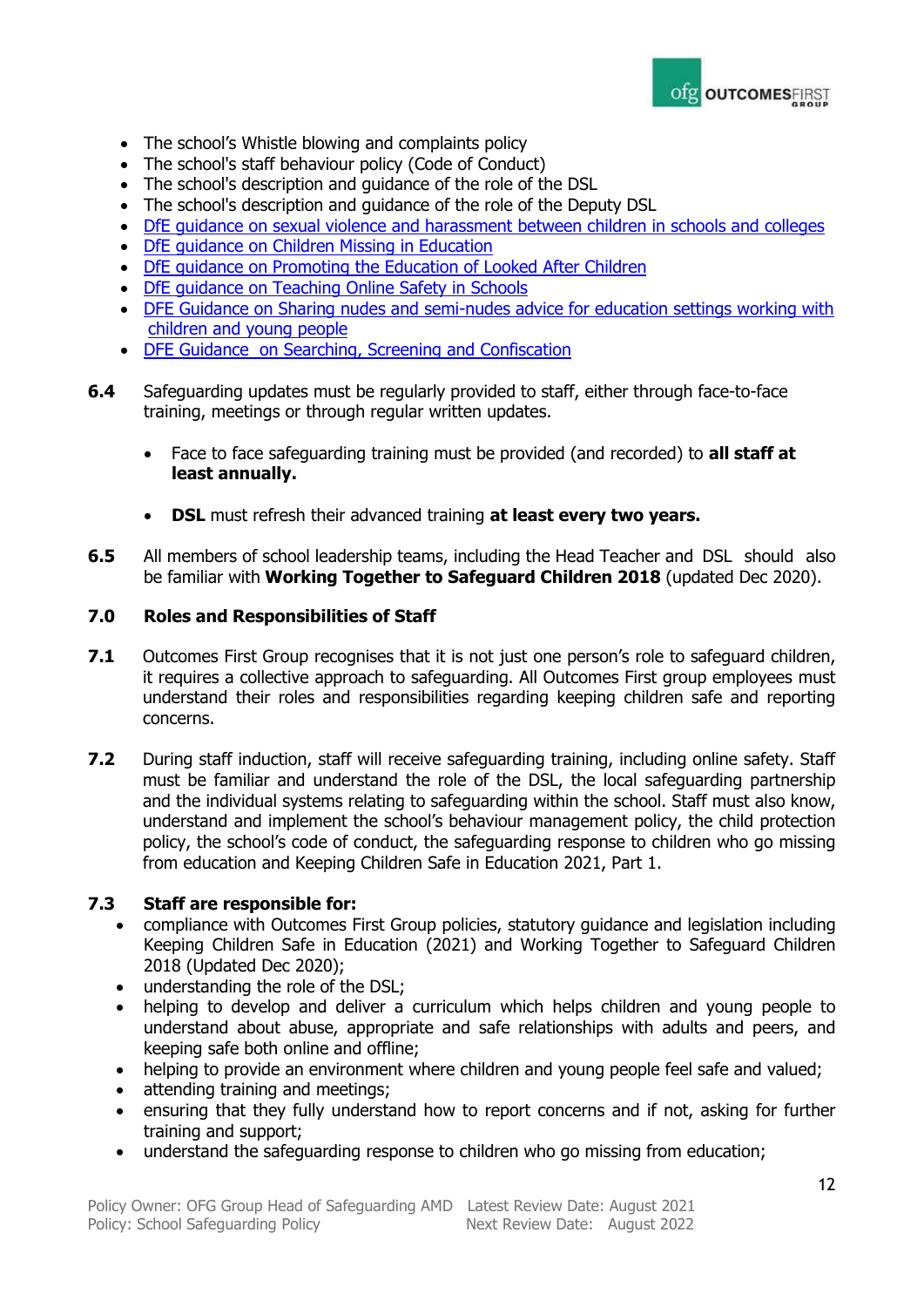

- listening to children and young people;
- supporting children and young people if they disclose safeguarding information;
- ensuring that they are alert to signs of abuse by peers or adults;
- ensuring that they are aware of indicators or possible signs of neglect;
- ensuring that they closely monitor any possible signs of abuse or harm for those children who are unable to communicate verbally or who have complex health and care needs;
- keeping sensitive information confidential and sharing it only with those professionals for whom it is relevant;
- helping to identify those children or young people who may benefit from Early Help;
- helping to implement Child Protection Plans.
- **7.4** Staff are in a close position to children and young people within schools as they know the children and young people. They have regular contact with them and so are in the best position to know if a child or young person is behaving in a way which could possibly indicate that they are being hurt or harmed. Any concerns, whether these are nagging doubts, worries, concerns or based on information told to them, must be reported immediately to the DSL both verbally and in writing. **It is the staff member's responsibility to ensure that this information is acted upon. They have a duty to follow up with the DSL to ensure that action has been taken.**

#### <span id="page-12-0"></span>**8.0 Safer Recruitment**

- 8.1 The Outcomes First Group Safer Recruitment Policy sets the processes which must be followed for the recruitment of staff and volunteers.
- 8.2 It is the responsibility of the Head Teacher to ensure that the Single Central Record is compliant with legislation and statutory guidance and kept up to date and is stored confidentially.

#### <span id="page-12-1"></span>**9.0 Early Help**

- **9.1** 'A child in need is defined under the Children Act 1989 as a child who is unlikely to achieve or maintain a reasonable level of health or development, or whose health and development is likely to be significantly or further impaired, without the provision of services; or a child who is disabled. Local authorities are required to provide services for children in need for the purposes of safeguarding and promoting their welfare. Children in need may be assessed under section 17 of the Children Act 1989' (KCSIE 2021)
- **9.2** It is important that staff take swift and effective action to safeguard children and young people and to stop concerns from escalating. It may be that some children and young people will benefit from Early Help. All staff should be aware of their local early help process and understand their role in it.
- **9.3** Staff must be aware and alert to the possibility of Early Help being needed for those children and young people who have particular vulnerabilities, such as those who:
	- is disabled or has certain health conditions and has specific additional needs;
	- has special educational needs (whether or not they have a statutory Education, Health and Care Plan);
	- has a mental health need;
	- is a young carer;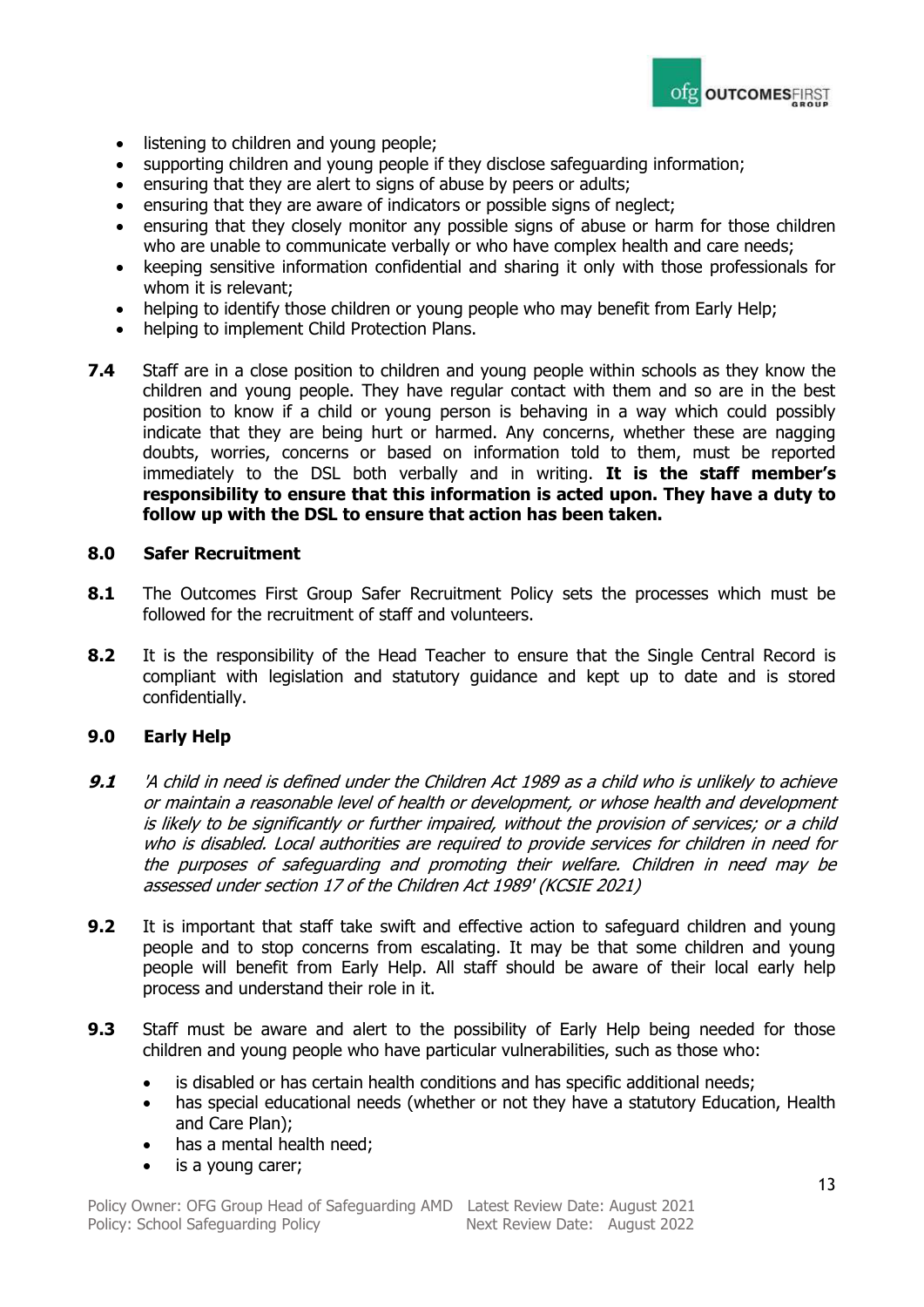

- is showing signs of being drawn in to anti-social or criminal behaviour, including gang involvement and association with organised crime groups or county lines;
- is frequently missing/goes missing from care or from home;
- is at risk of modern slavery, trafficking, sexual or criminal exploitation;
- is at risk of being radicalised or exploited;
- has a family member in prison, or is affected by parental offending;
- is in a family circumstance presenting challenges for the child, such as drug and alcohol misuse, adult mental health issues and domestic abuse;
- is misusing drugs or alcohol themselves;
- has returned home to their family from care;
- is at risk of 'honour'-based abuse such as Female Genital Mutilation or Forced Marriage;
- is a privately fostered child;
- is persistently absent from education, including persistent absences for part of the school day.
- **9.4** Children's social care assessments should consider where children are being harmed in contexts outside the home, so it is important that schools provide as much information as possible as part of the referral process. This will allow any assessment to consider all the available evidence and enable a contextual approach to address such harm
- **9.5** When a child or young person has been referred for Early Help, it is the responsibility of the DSL to set up an inter-agency assessment as appropriate. Staff may be required to support other agencies and professionals in an early help assessment, in some cases acting as the lead professional. Any such cases should be kept under constant review and consideration must be given to a referral to children's social care for assessment for statutory services, if the child's situation does not appear to be improving or is getting worse.

#### <span id="page-13-0"></span>**10.0 Reporting concerns**

#### **10.1 What to do if a child or young person discloses**

Systems should be in place (and they should be well promoted, easily understood and easily accessible) for children to confidently report abuse, sexual violence and sexual harassment, knowing their concerns will be treated seriously, and that they can safely express their views and give feedback.

If a child or young person discloses information to a member of staff, they must ensure that they:

- listen to the child or young person and reassure them they are being taken seriously and that they will be supported and kept safe.
- never give them the impression that they are creating a problem by reporting abuse, sexual violence or sexual harassment. They must never be made to feel ashamed for making a report.
- do not dismiss what the child or young person tells them. All concerns must be acted upon rigorously;
- do not promise to keep it a secret. The member of staff must explain that they have a duty to share information to keep them safe and protect them;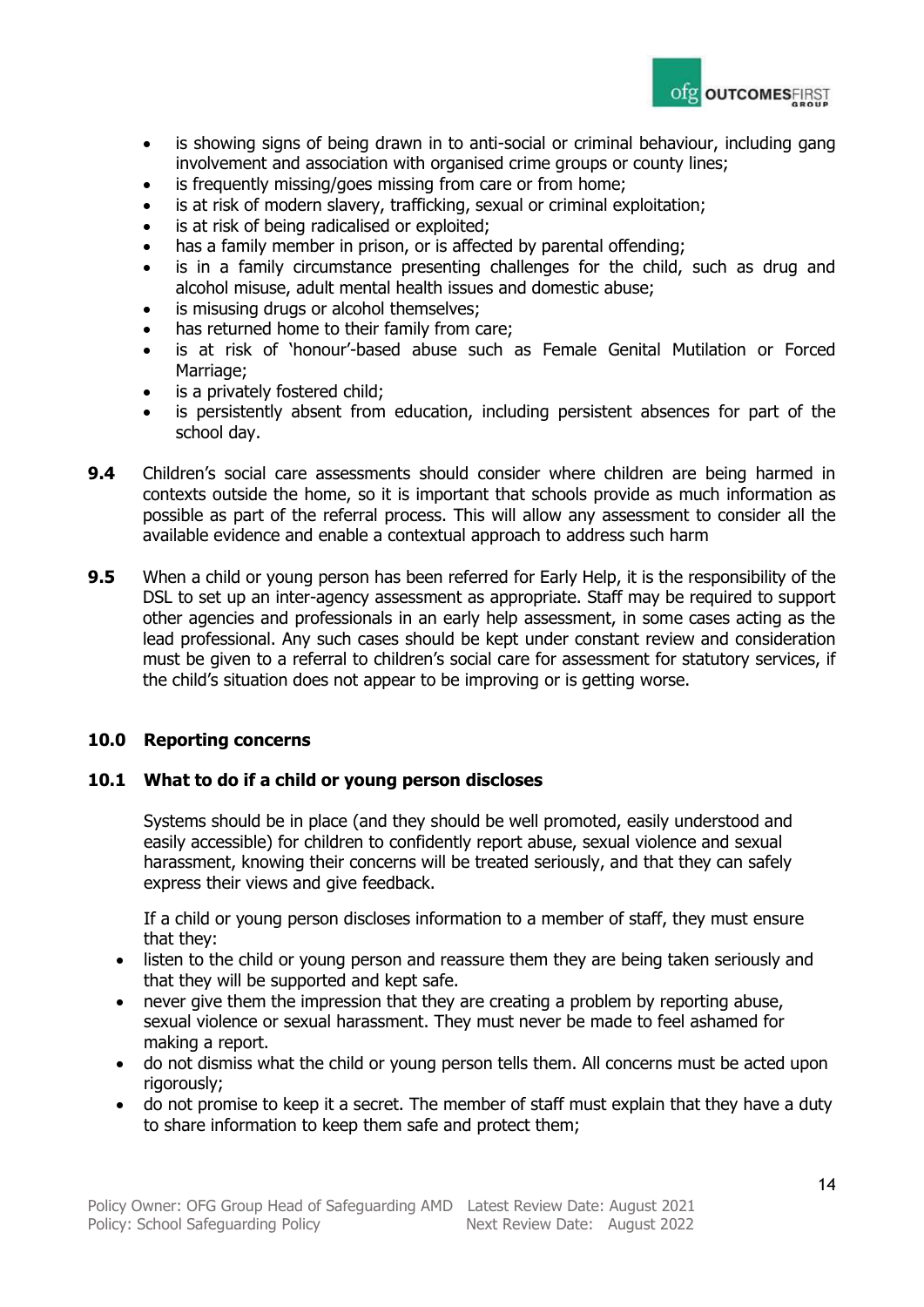

- write down what the child or young person tells them. This must be accurate and in the child's words;
- immediately report the concerns to the DSL or deputy. If neither is available, the member of staff must report the information to the Head Teacher, Principal or Regional Director for Education and Care;
- **10.2** Staff must be alert to not just potential familial abuse and allegations, but also to children and young people making allegations against staff, volunteers or peers. In these situations the Group's Managing Allegation Procedures must be followed. (See Section 24 for further details)
- **10.3** All concerns, however small or trivial they may seem, **must** be immediately reported to the DSL. This must be done verbally and then followed up **on the same day** and documented on the electronic recording system. The member of staff has a responsibility to ensure that action has been taken with regards to the concerns on the **following day** and that the concern is documented on the electronic system. If action is not taken in a timely way as the member of staff sees fit, they have a duty to escalate their concerns to the Head Teacher or the Regional Director for Education and Care.
- **10.4** Staff must prioritise the child or young person's immediate safety. They must remain professional and adhere to all safeguarding and confidentiality procedures. After sharing the information with the DSL or deputy, they must not share it with anyone else.
- **10.5** On receipt of the information, the DSL must consider all information and then, in cases of serious concern, report this within **one working day** to the host authority, placing authority, Regional Director for Education and care and where relevant, the Local Authority Designated Officer.

#### <span id="page-14-0"></span>**11.0 Managing Referrals to DBS and professional bodies**

- **11.1** This may include referrals to Disclosure and Barring Service, Social Work England, or other professional bodies including the Care Council for Wales (CCW), and/or the Scottish Social Services Council (SSSC), Northern Ireland Social Care Council (NISCC) or Teacher Regulation Authority.
- **11.2** A Sub-Committee of the Outcomes First Group Safeguarding & Ouality Committee takes an overview of all professional conduct issues to ensure the Group is compliant and consistent with all legal duties relating to referrals to professional bodies and the Disclosure and Barring Service.
- **11.3** Outcomes First Group managers must notify the Safeguarding Sub-Committee of all referrals and potential referrals to the Disclosure and Barring Service or any relevant professional body in the UK.
- **11.4** All professional conduct issues which may require a referral to a professional body, whether they relate to safeguarding children or not, must be referred to this sub-committee. For example, a teacher may be prohibited from teaching for a wide range of reasons which do not relate to the safety of children or young people.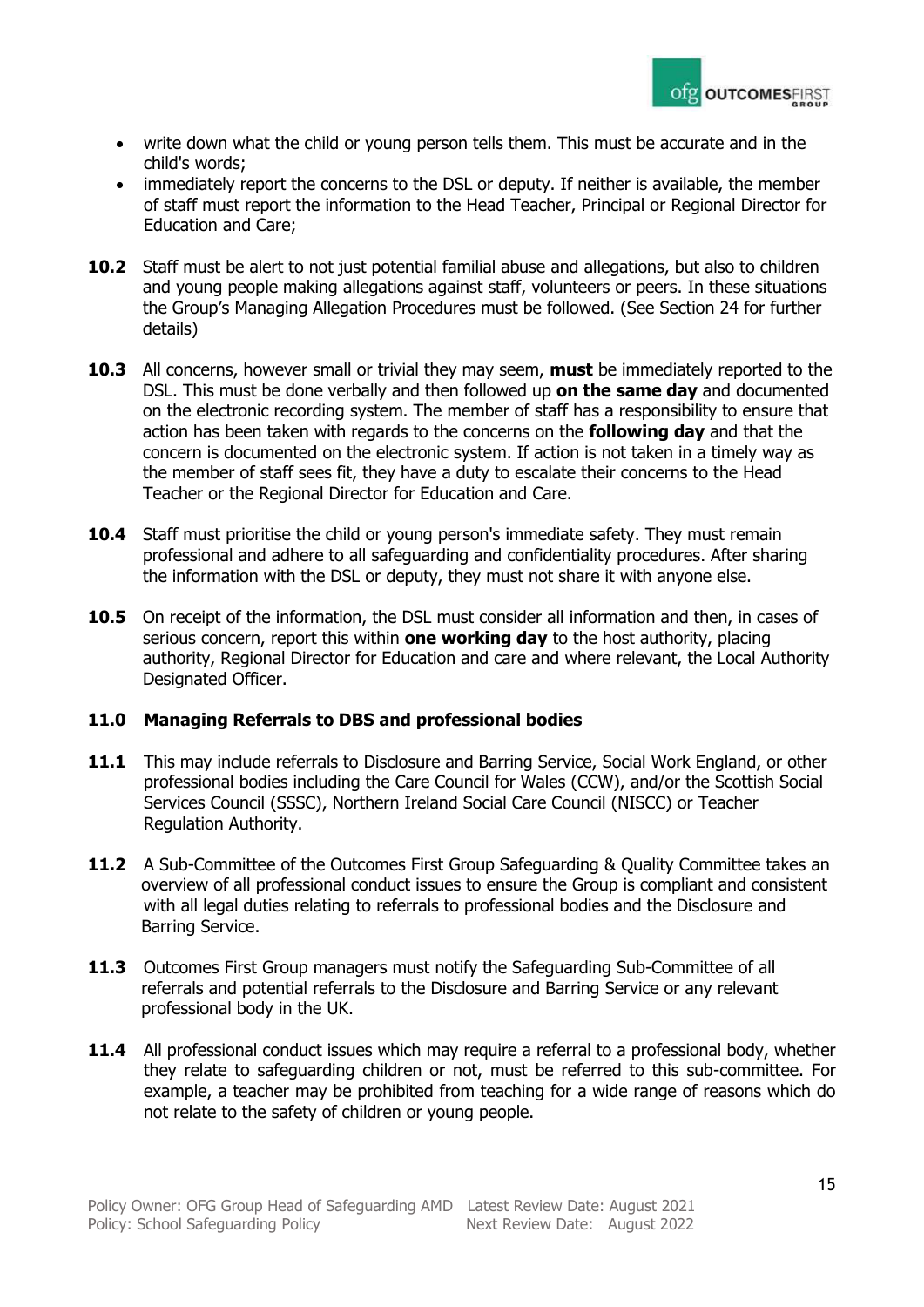

- **11.5** The Safeguarding Sub-Committee will support the decision-making process to refer an employee to a professional body and/or DBS and make it clear who is responsible for the submission of any relevant documentation. This will normally be delegated to a senior manager within the division.
- **11.6** If an employee is dismissed from employment due to a safeguarding concern or allegation, a referral to the Disclosure and Barring Service or relevant government body in Scotland or Northern Ireland must be made. **It is an offence not to make a referral to the Disclosure and Barring Service in England and Wales**.
- **11.7** If a DBS referral is made, at the point of completion Outcomes First Group managers must notify the Group Head of Safeguarding and the Human Resources Operations Advisor of the referral and any other possible referrals to any relevant professional body in the United Kingdom, relating to the allegation made.
- **11.8** Where a teacher is dismissed or their services are no longer used because of serious misconduct or might have been dismissed or services ceased to be used had they not left first, they must consider whether to refer the case to the Secretary of State (via the Teaching Regulation Agency).

#### <span id="page-15-0"></span>**12.0 Partnership working and sharing information**

**12.1** Partnership working and the sharing of information is key in keeping children safe. Everyone who has a role to play in caring for children has a duty to share good quality information with the relevant professionals in a timely manner.

#### **12.2 General Data Protection Regulations**

All schools must ensure that they comply with the Outcomes First Group's Data Protection policy which incorporates the GDPR requirements. The GDPR works around the principles of consent and assumes the automatic right of privacy to all individuals. This applies to children and young people's personal information, as well as that of staff and parents/carers.

**The GDPR is not a barrier to sharing safeguarding information. Safeguarding concerns must always be passed on.** It is not necessary to seek consent to share information for the purposes of safeguarding and promoting the welfare of a child provided that there is a lawful basis to process any personal information required.

## **All staff must complete the GDPR training. All staff have a responsibility to ensure that they comply with the GDPR requirements.**

- **12.3** Schools must ensure that they inform pupils, parents and carers of how their personal information will be stored and used.
- **12.4** Schools must ensure that they hold emergency contact details of the parents/carers of pupils. This is to be done with the agreement of the parents/carers. In line with KCSIE (2021) schools must hold more than one set of contact details for each pupil, where reasonably possible.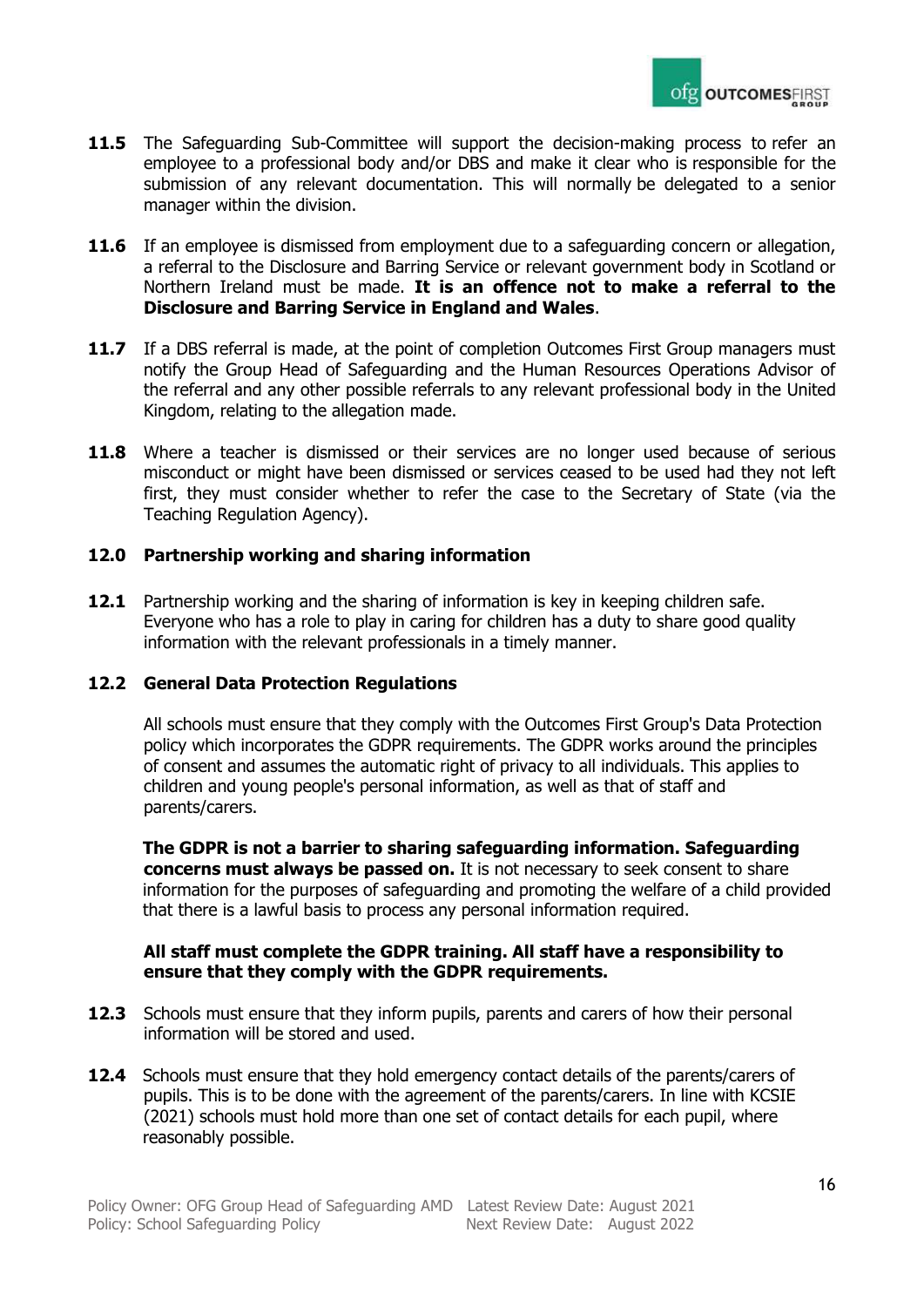

**12.5** Data breaches must be reported immediately to the Data Protection manager as set out in the Data Protection Policy.

#### <span id="page-16-0"></span>**13.0 Peer on Peer Abuse**

13.1 It is essential that all staff understand that abuse is abuse and the importance of challenging inappropriate behaviours between peers. In addition to the information below, staff should familiarise themselves with the Outcomes First Group's **Peer-on- Peer abuse Policy.**

KCSIE (2021) states: **"Downplaying certain behaviours, for example dismissing sexual harassment as "just banter", "just having a laugh", "part of growing up" or "boys being boys" can lead to a culture of unacceptable behaviours, an unsafe environment for children and in worst case scenarios a culture that normalises abuse leading to children accepting it as normal and not coming forward to report it."**

- 13.2 Staff must ensure that they create a school environment where children and young people's safety is paramount and where unacceptable or unsafe behaviour is not tolerated. Staff must be aware and alert to incidents of online abuse between children, consensual and non-consensual sharing of nude and semi-nude images, sexual violence and sexual harassment between pupils and bullying. This includes upskirting, which typically involves taking a picture under a person's clothing without them knowing, with the intention of viewing their genitals or buttocks for sexual gratification, or to cause the victim humiliation, distress or alarm. Staff must be alert to possible signs of peer-on-peer abuse. Inappropriate language must be rigorously and consistently challenged.
- **13.3** All staff should understand, that even if there are no reports in their schools, it does not mean it is not happening, it may be the case that it is just not being reported. Staff are advised to maintain an attitude of '**it could happen here'** and be vigilant to any signs.

It is important that staff are aware that children may not find it easy to tell an adult about their abuse verbally. Children can show signs or act in ways that they hope adults will notice and react to. In some cases, the victim may not make a direct report. For example, a friend may make a report, or a member of school or college staff may overhear a conversation that suggests a child has been harmed or a child's own behaviour might indicate that something is wrong. If staff have any concerns about a child's welfare, they should act on them immediately rather than wait to be told.

#### **13.4 Staff must act immediately and report any concerns regarding peer-on-peer abuse to the DSL.**

- **13.5** Peer on peer abuse is most likely to include, but may not be limited to:
	- bullying (including cyberbullying, prejudice-based and discriminatory bullying);
	- abuse in intimate personal relationships between peers;
	- physical abuse such as hitting, kicking, shaking, biting, hair pulling, or otherwise causing physical harm
	- sexual violence, such as rape, assault by penetration and sexual assault
	- sexual harassment, e.g. sexual comments, remarks, jokes and online sexual harassment, which may be standalone or part of a broader pattern of abuse;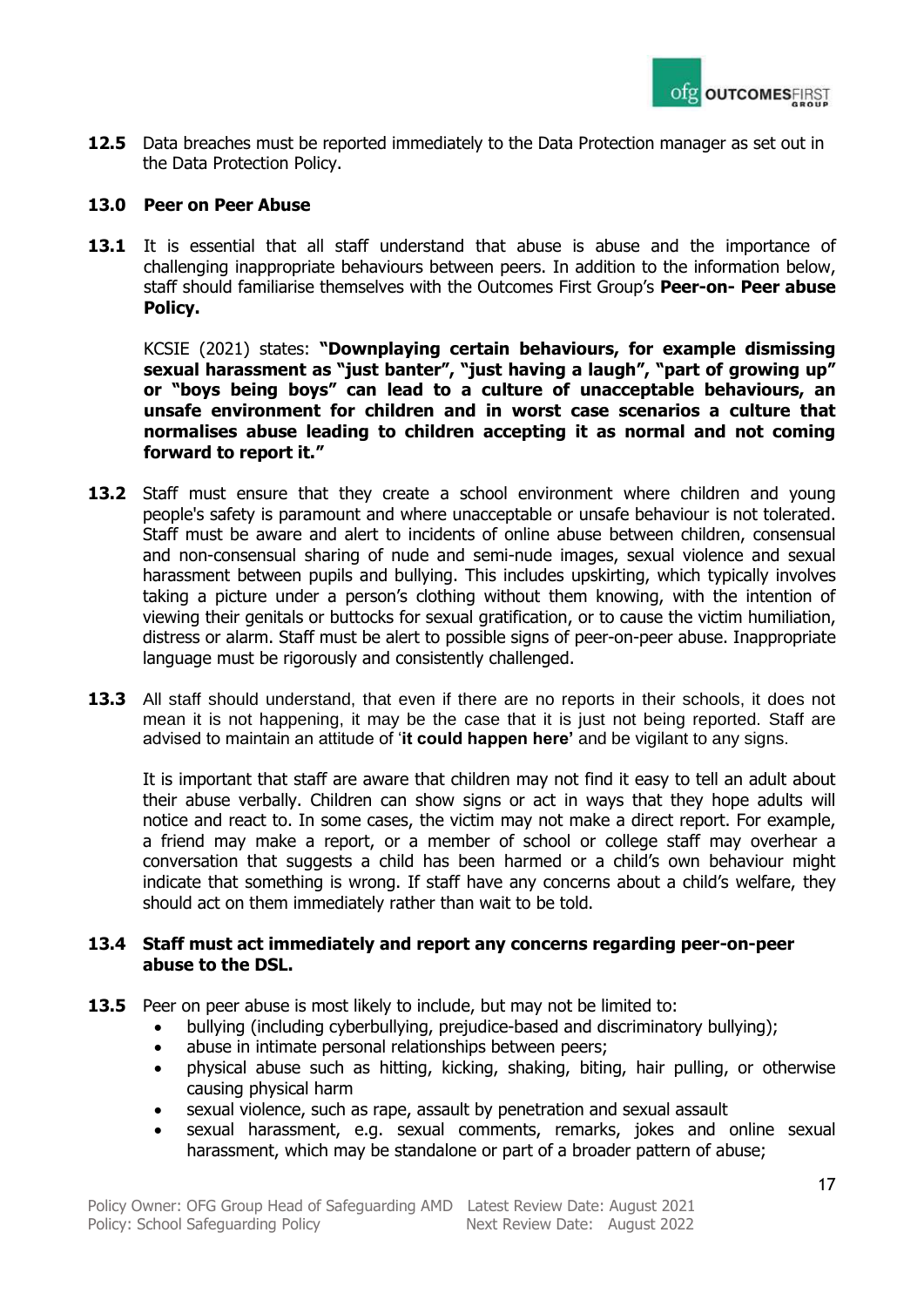

- causing someone to engage in sexual activity without consent,
- consensual and non-consensual sharing of nude and semi-nude images and or videos
- upskirting
- initiation/hazing type violence and rituals (this could include activities involving harassment, abuse or humiliation used as a way of initiating a person into a group)

These forms of abuse can happen inside or outside of school both offline and online.

- **13.6** A contextual safeguarding approach must be taken when considering possible peer-onpeer abuse. Children and young people who display harmful behaviours must be seen as potential victims themselves, and the wider environmental risks must be taken into account. Staff must challenge any gender bias or derogatory language used by staff or pupils**.** Staff must not dismiss any concerns brought to them by pupils. Staff can report concerns verbally, but they must ensure that all concerns are recorded onto the schools Electronic recording system by the end of the school day.
- **13.7** When making decisions about how to deal with allegations, the age and understanding of the young person who has displayed harmful behaviour must be taken into consideration, as well as any relevant personal circumstances and how this relates to their behaviour. Schools must consider any disparity in age between the young person who has displayed harmful behaviour and the victim, the impact the behaviour has had on the victim, and any element of coercion or violence.
- **13.8** DSL must deal with any concerns of peer-on-peer abuse immediately and sensitively. As much information as possible must be gathered from the victim and the young person who has allegedly displayed harmful behaviour in order to gain the facts of what has happened.
- **13.9** The language used must be sensitive, non-judgemental and must not blame the victim. Victims must be supported and reassured that their safety and welfare within the school is the priority. Risk assessments must be implemented where necessary.
- 13.10 Where the DSL believes that there has been significant harm caused to the pupil, a referral must be made to the local authority immediately. In agreement with the local authority, parents/carers must be informed. Where possible, as best practice, parents/carers are to be informed face to face.
- **13.11** If the local authority does not believe it meets their threshold for further action and the DSL is not in agreement, this must be challenged with the local authority.

#### **13.12 After the outcome/conclusion of the incident**:

- a contextual safeguarding approach must be taken;
- schools must take all necessary action to learn from the incident and prevent future incidents from occurring, such as through targeted education around specific types of peeron-peer abuse;
- support for the victim must be offered and provided where possible. Appropriate risk assessments must be implemented to provide reassurance and safety for the victim;
- schools must ensure that they **do not** adopt a victim blaming approach;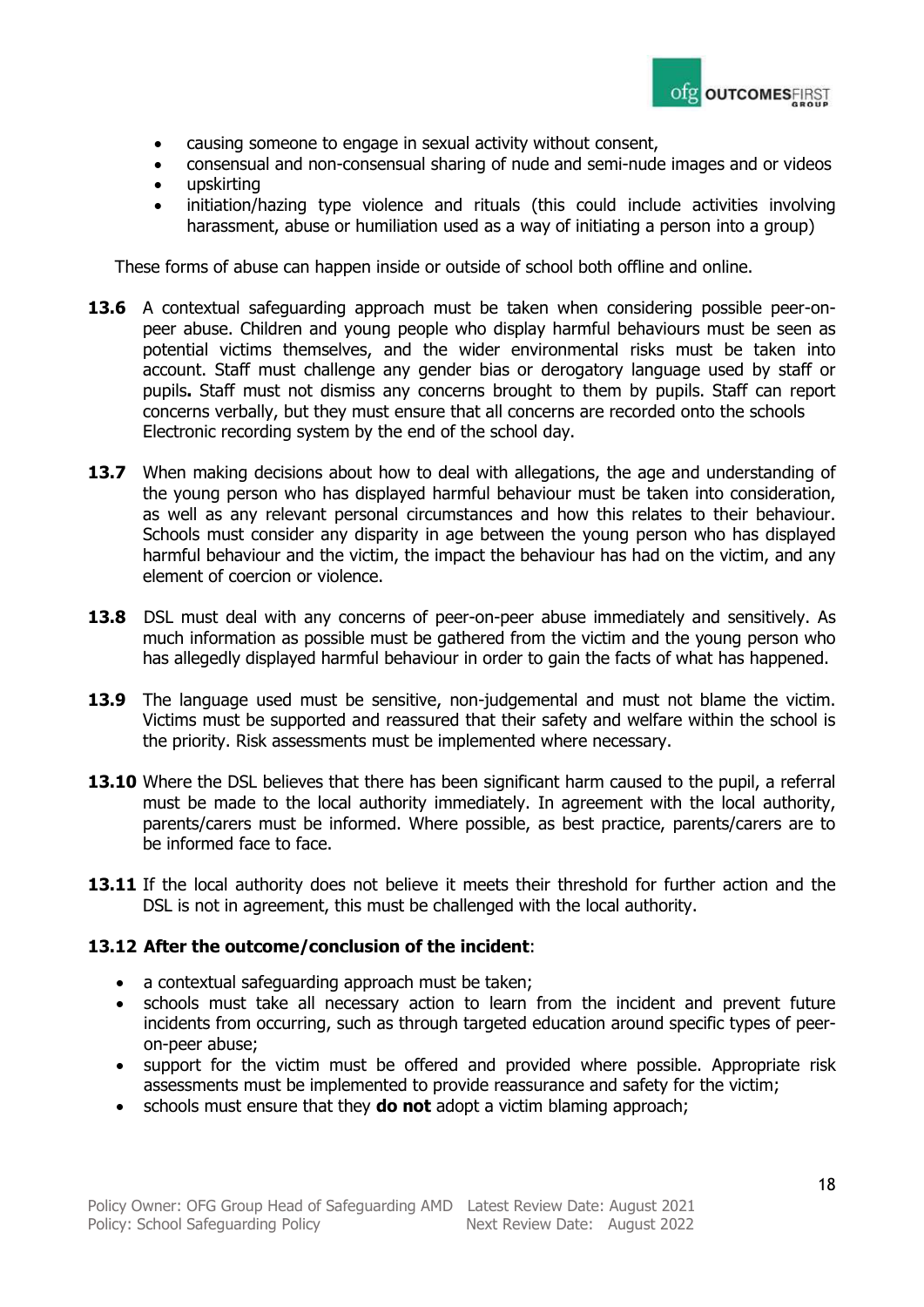

- the DSL must complete an investigation into the incident; The investigation must consider the incident itself as well as whether it is an isolated incident, and the personal circumstances of the young person who is alleged to have displayed harmful behaviour;
- if necessary, appropriate referrals must be made to support services for the young person who has displayed harmful behaviours;
- a risk assessment must be completed and implemented for the young person who has displayed harmful behaviours in order to safeguard them and other pupils.

## <span id="page-18-0"></span>**14.0 Bullying**

- **14.1** Severe or persistent forms of bullying can result in Significant Harm, which is why those providing services for children should have adequate policies, procedures and training to counter bullying. Bullying occurs when a person or group of people behave in ways which are designed to cause distress or to hurt a person or group of people. Bullying can be overt and plain for all to see. It can be subtle and insidious. Bullying can become part of the culture, recognised or believed by all or a significant number of people as 'acceptable.
- **14.2** Outcomes First Group has a zero-tolerance approach to bullying. All staff have a responsibility to challenge all bullying. Staff must help children and young people to understand what bullying is and how to report it. Bullying must be dealt with as a safeguarding matter. Staff must report any bullying concerns to the DSL **on the same day**. The concerns must be documented appropriately.
- **14.3** Schools have a responsibility to ensure that those children and young people who bully, are supported and helped to understand the impact of their actions.

The government has produced the following guidance on Preventing and tacking bullying, mental health and behaviour in school: <https://www.gov.uk/government/publications/preventing-and-tackling-bullying> See [Rise Above](https://campaignresources.phe.gov.uk/schools/topics/mental-wellbeing/overview) for links to materials and lesson plans

**14.4** For further information please refer to the school's anti-bullying policy, child protection policy, the Web Filtering policy, and the DfE guidance [Sexual violence and sexual](https://assets.publishing.service.gov.uk/government/uploads/system/uploads/attachment_data/file/999239/SVSH_2021.pdf)  [harassment between children in schools and colleges \(](https://assets.publishing.service.gov.uk/government/uploads/system/uploads/attachment_data/file/999239/SVSH_2021.pdf)Sept 2021)

#### **14.5 All staff have a responsibility to report any suspicions or concerns that a child has or may be mistreated or harmed.**

#### <span id="page-18-1"></span>**15.0 Preventative Strategies**

**15.1** The school will take all appropriate action to ensure that children and young people learn about appropriate relationships with adults, keeping safe, online safety as well as sex and healthy relationships. Relationship, Health and Sex Education **(**RSHE) lessons, Relationships Education, and Relationships and Sex Education will focus on important ageappropriate issues in line with Government guidance. Staff must ensure that children and young people have opportunity to learn about safe relationships between peers as well as who they can talk to if they have any concerns.

A one-stop page providing teachers with support in teaching RSHE topics can be found here[:https://www.gov.uk/guidance/teaching-about-relationships-sex-and-health](https://www.gov.uk/guidance/teaching-about-relationships-sex-and-health)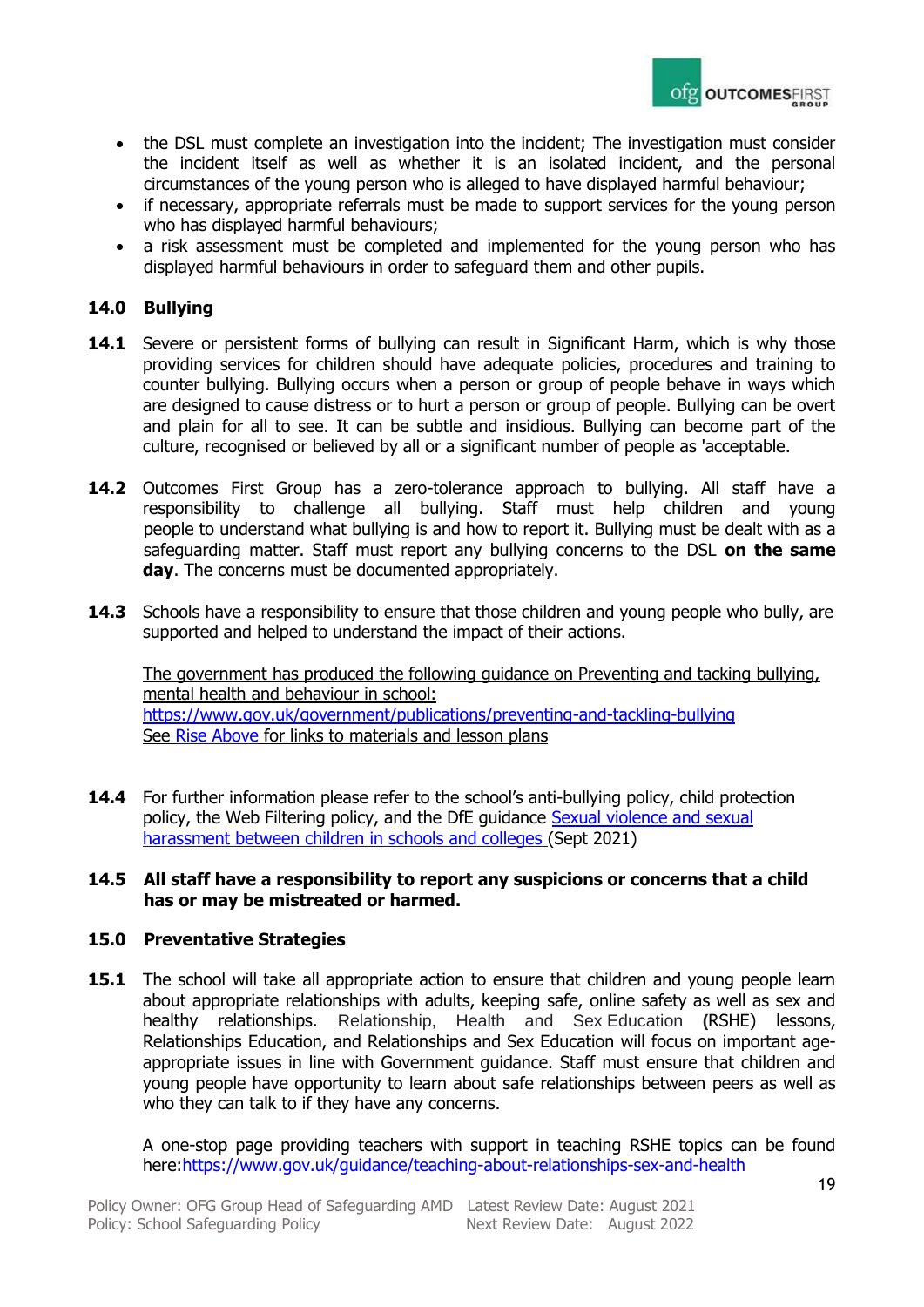

- **15.2** Children should be supported by staff to understand what abuse is. Children must be listened to and enabled to report any abuse or neglect at the earliest opportunity. They should be given information about how to report abuse or any concerns about possible abuse. This should include being able to access in private, relevant websites or help lines such as Childline to seek advice and help.
- **15.3** The school recognises that some children and young people are more vulnerable by virtue of their complex health or behavioural needs, or disabilities. In these instances, all staff have a responsibility to be the 'eyes and ears' and report all concerns to the DS Lead.
- **15.4** For further information, refer to Part 5 of Keeping Children Safe in Education (2021) 'Child on Child Sexual Violence and Sexual Harassment'.

#### <span id="page-19-0"></span>**16.0 Online Safety**

- **16.1** There is a whole school approach to online safety to help equip pupils with knowledge and understanding to stay safe online. The school helps and supports its pupils to recognise and avoid online safety risks and to help build their digital resilience. This is integrated into everyday learning and covered in detail as part of the RSHE curriculum. There are a range of resources to provide support for online safety in schools at: <https://www.childnet.com/teachers-and-professionals>
- **16.2** The Outcomes First Group requires safe and secure systems to be put in place within schools that limits the exposure to such risks. Please see the Group Web Filtering Policy that is updated for schools each year and the Group's Staying Safe Online Policy.

KCSIE (2021) states that the school should have a clear policy on the use of mobile and smart technology. Schools are required to develop a local policy.

#### **16.3 If a member of staff has reason to believe that a child or young person is experiencing harm or is at risk of harm, the reporting process set out in this policy in Section 10 must be followed immediately.**

- **16.4** If staff become aware of an online incident that is a cause for concern, they should:
	- Provide reassurance to the child or adult.
	- Take immediate action to report any criminal offences to the police and social care.
	- Inform the child or adult's placing authority and family as appropriate.
	- Review the supervision and support arrangements for the child accessing the internet.
	- Check the privacy and security settings on the child's devices and account.
	- Agree what action will be taken to prevent recurrence and reduce risk, the risk assessment should be reviewed and updated. Further online safety learning requirements should be considered for the child.
- **16.5** Digital technology and its related risks are developing rapidly. An annual review of the school's approach to online safety will take place, supported by an annual risk assessment that considers and reflects the risks children face. A free online safety self-review tool for schools can be found at<https://360safe.org.uk/>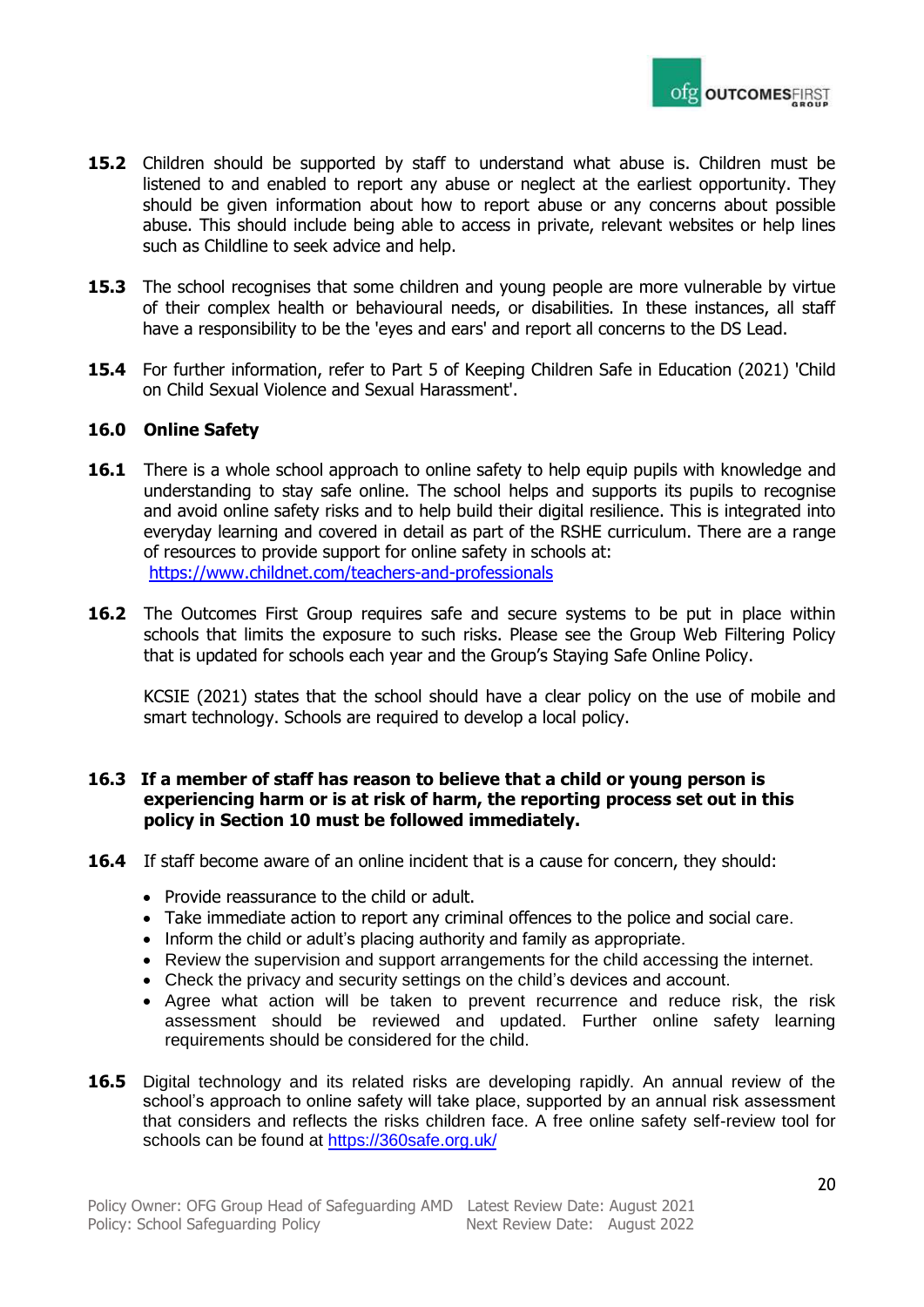

**16.6** The UKCIS external visitors' quidance highlights a range of resources which can support educational settings to further develop a whole school approach towards online safety: [https://www.gov.uk/government/publications/using-external-visitors-to-support-online](https://www.gov.uk/government/publications/using-external-visitors-to-support-online-safety-education-guidance-for-educational-settings)[safety-education-guidance-for-educational-settings](https://www.gov.uk/government/publications/using-external-visitors-to-support-online-safety-education-guidance-for-educational-settings)

## <span id="page-20-0"></span>**17.0 Children Missing Education**

**17.1** All staff must be aware of the risks associated with children who go missing from education, and particularly that very often missing incidents are a warning sign of other safeguarding concerns such as exploitation, forced marriage, FGM, substance misuse or mental health problems. The risk of exploitation and abuse increases for those children and young people who go missing from home and school.

Early identification and intervention is a priority. Schools must have appropriate procedures in place for monitoring the attendance of children and young people in school. Attendance must be monitored through Senior Leadership Team Meetings and Governance.

**17.2** The DSL must contact the main emergency contact as detailed on the pupil's file should there be concerns regarding the pupil missing education.

Staff must report all unauthorised absences to the DSL, who must make contact with the child or young person's parent/carer immediately to establish the child or young person's whereabouts. The DSL must inform the placing authority of a pupil's poor attendance.

- **17.3** The DSL is responsible for investigating any unexplained absences. Reasonable enquiries must be made to locate a child or young person who is missing from education. The DSL **must** refer any safeguarding concerns regarding the absence of a pupil to the local authority. Cases where there are concerns regarding forced marriage or FGM must be referred to the police immediately. All information **must** be documented appropriately.
- **17.4** Children and young people who are repeatedly missing from education are at particular risk of harm. Attempts must be made to talk to the child or young person about why they are missing from education. Records must be kept of those discussions. Any safeguarding information which the child or young person discloses must be shared **immediately** with the local authority. If the child or young person discloses immediate safeguarding concerns, the DSL must share this information with the police.

## <span id="page-20-1"></span>**18.0 Child Sexual Exploitation (CSE) and Child Criminal Exploitation (CCE)**

- **18.1** Exploitation of children and young people is a form of child abuse and can include sexual exploitation or criminal exploitation. This occurs when an individual or group takes advantage of an imbalance in power to coerce, manipulate or deceive a child into taking part in sexual or criminal activity, in exchange for something the victim needs or wants, and /or for financial advantage or increased status of the perpetrator or facilitator and/or through violence or the threat of violence.
- **18.2** CSE and CCE can affect children, both male and female and can include children who have been moved (commonly referred to as trafficking) for the purpose of exploitation. It is important to note that the experience of girls who are criminally exploited can be very different to that of boys. The indicators may not be the same, however professionals should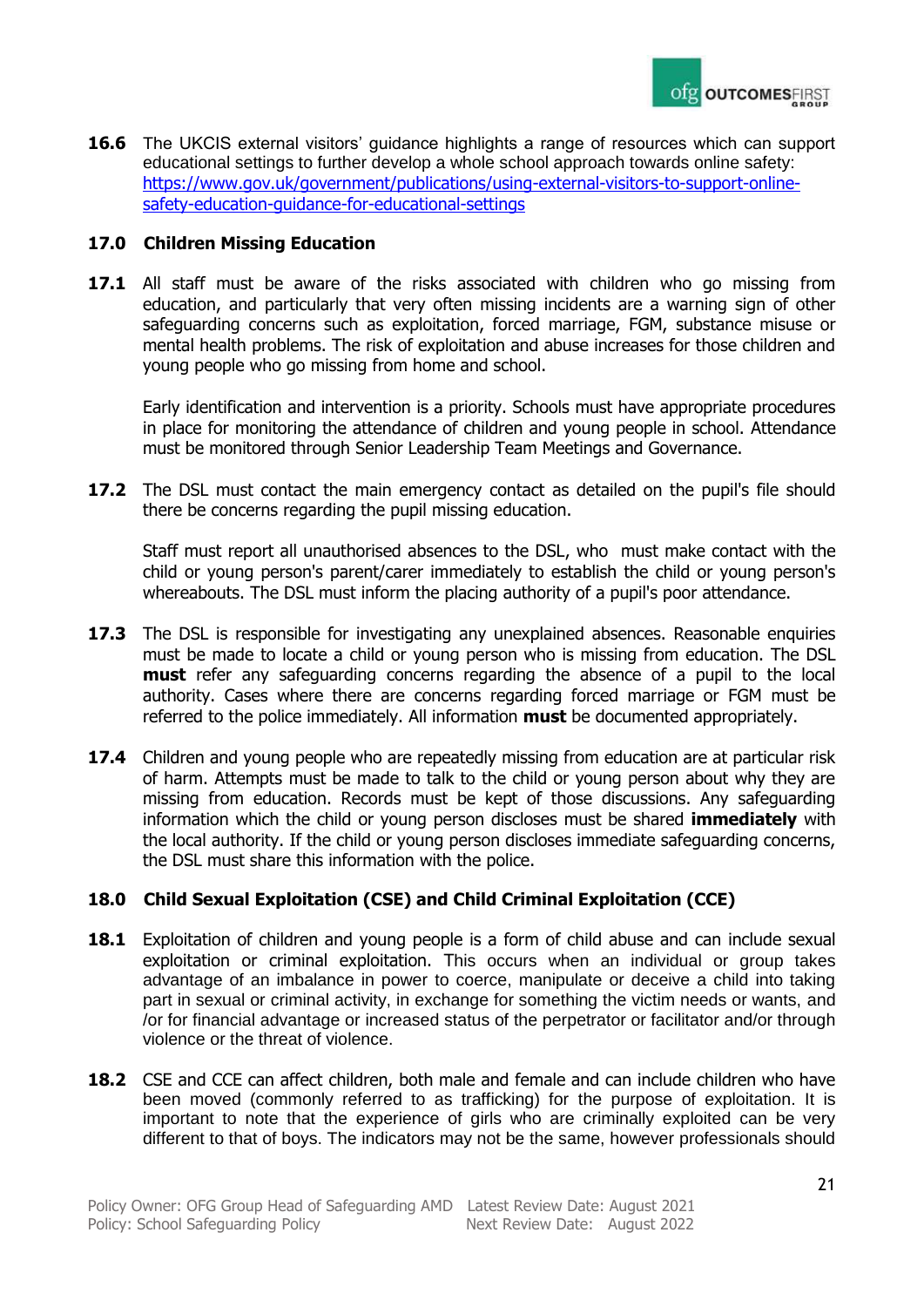

be aware that both boys and girls can be at risk of criminal exploitation. Both boys and girls being criminally exploited may be at higher risk of sexual exploitation.

- **18.3** Schools must write and implement a local exploitation procedure which staff must be familiar with. All staff **must** read Outcomes First Group's Exploitation policy as well as refer to Keeping Children Safe in Education (2021).
- **18.4** All staff **must** know the definitions, signs and indicators of CSE, CCE and County Lines. DSL must provide ongoing training and learning to staff around exploitation. All staff **must** have training in exploitation.
- **18.5** Staff **must** report any concerns regarding exploitation **immediately** to the DSL and document their concerns appropriately **on the same day**. Where there are immediate concerns relating to children and young people's safety due to exploitation, DSLs must make a same day referral to the local authority and report the concerns to the police as well as to the Regional Director for Education and Care.
- **18.6** Where there are low level concerns, i.e. where the behaviour towards a child does not meet the threshold of harm, the DSL must document the concerns on a chronology in order to establish a full picture of what is happening for the child or young person.

A low-level concern is any concern, no matter how small, and even if no more than causing a sense of unease or a 'nagging doubt', that an adult working in or on behalf of the school may have acted in a way that is inconsistent with the staff code of conduct, including inappropriate conduct outside of work, but does not meet the allegations threshold or is not considered serious enough to consider a referral to the Local Authority Designated Officer or equivalent. Examples may include but are not limited to: being over friendly with children; having favourites; engaging with a child on a one-to-one basis in a secluded area or behind a closed door; or using inappropriate sexualised, intimidating or offensive language.

**18.7** It is everyone's responsibility to help children and young people know about grooming and exploitation. Schools must ensure that children and young people know who to talk to if they have any concerns for themselves or other children.

## <span id="page-21-0"></span>**19.0 Serious violence**

- 19.1 All staff should be aware of indicators, which may signal children are at risk from, or are involved with serious violent crime. These may include increased absence from school, a change in friendships or relationships with older individuals or groups, a significant decline in performance, signs of self-harm or a significant change in wellbeing, or signs of assault or unexplained injuries. Unexplained gifts or new possessions could also indicate that children have been approached by, or are involved with, individuals associated with criminal networks or gangs and may be at risk of criminal exploitation.
- 19.2 All staff should be aware of the range of risk factors which increase the likelihood of involvement in serious violence, such as being male, having been frequently absent or permanently excluded from school, having experienced child maltreatment and having been involved in offending, such as theft or robbery.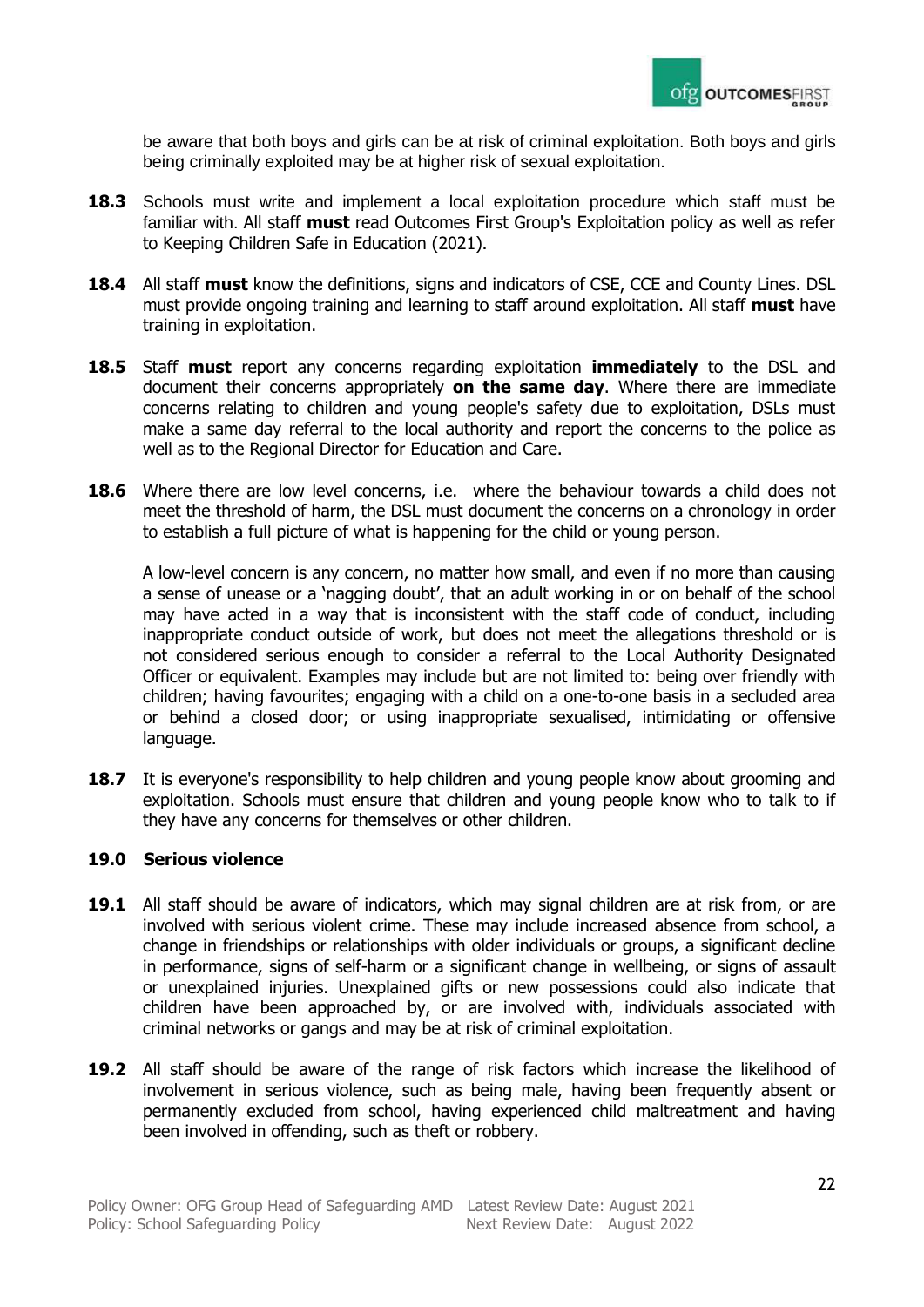

Further guidance for professionals can be found here: [https://www.gov.uk/government/publications/advice-to-schools-and-colleges-on-gangs](https://www.gov.uk/government/publications/advice-to-schools-and-colleges-on-gangs-and-youth-violence)[and-youth-violence](https://www.gov.uk/government/publications/advice-to-schools-and-colleges-on-gangs-and-youth-violence)

[https://www.gov.uk/government/publications/criminal-exploitation-of-children-and](https://www.gov.uk/government/publications/criminal-exploitation-of-children-and-vulnerable-adults-county-lines)[vulnerable-adults-county-lines](https://www.gov.uk/government/publications/criminal-exploitation-of-children-and-vulnerable-adults-county-lines)

#### <span id="page-22-0"></span>**20. 0 Female Genital Mutilation**

- **20.1** In line with KCSIE (2021), teachers have a legal duty to share concerns regarding FGM; 'If a **teacher**, in the course of their work in the profession, discovers that an act of FGM appears to have been carried out on a girl under the age of 18, the teacher **must** report this to the police'. In suspected cases of FGM, staff must refer to the local authority as well as the police. The DSL will assist and support staff with this.
- **20.2** Staff must read and be familiar with statutory guidance regarding reporting FGM 'FGM Fact sheet': <https://www.gov.uk/government/publications/female-genital-mutilation-leaflet>
- **20.3** The DSL must ensure that immediate concerns regarding potential abuse, harm, honourbased abuse including FGM, forced marriage and breast ironing, CSE and Trafficking or Radicalisation are shared **immediately** with the relevant Regional Director for Education and Care and Chair of Governors) and that staff have documented them appropriately.

## <span id="page-22-1"></span>**21.0 Preventing Radicalisation**

- **21.1** Outcomes First Group fully recognises its responsibility to have arrangements in place to safeguard and protect children from radicalisation. Section 26 of the Counterterrorism and Security Act 2015 places a statutory responsibility on schools to 'have due regard to the need to prevent people from being drawn into terrorism'. This is known as the 'Prevent' duty.
- **21.2** All staff must be aware of the signs and indicators of radicalisation. Staff must be proactive in reporting any concerns, regardless of how small they may be, to the DSL who must assist staff to report all concerns regarding radicalisation to the Police as well as the Regional Director for Education and Care. Staff must document their concerns appropriately.
- **21.3** All staff must be aware of the local procedures relating to reporting radicalisation concerns.

## <span id="page-22-2"></span>**22.0 Children Requiring Support with their Mental Health**

- **22.1** Outcomes First Group recognises that schools have an important role in supporting the health and wellbeing of children and young people. Mental ill-health can be an indicator of a child suffering or at risk of abuse, neglect or exploitation. All schools should have systems in place for identifying mental health problems and referring to appropriate agencies for additional support. This will ordinarily be with the consent of the child and their family. All details of concerns and any referrals or other support arranged for the child should be documented on the schools electronic recording system.
- **22.2** Schools can refer to the Mental Health and Behaviour in Schools guidance (2018)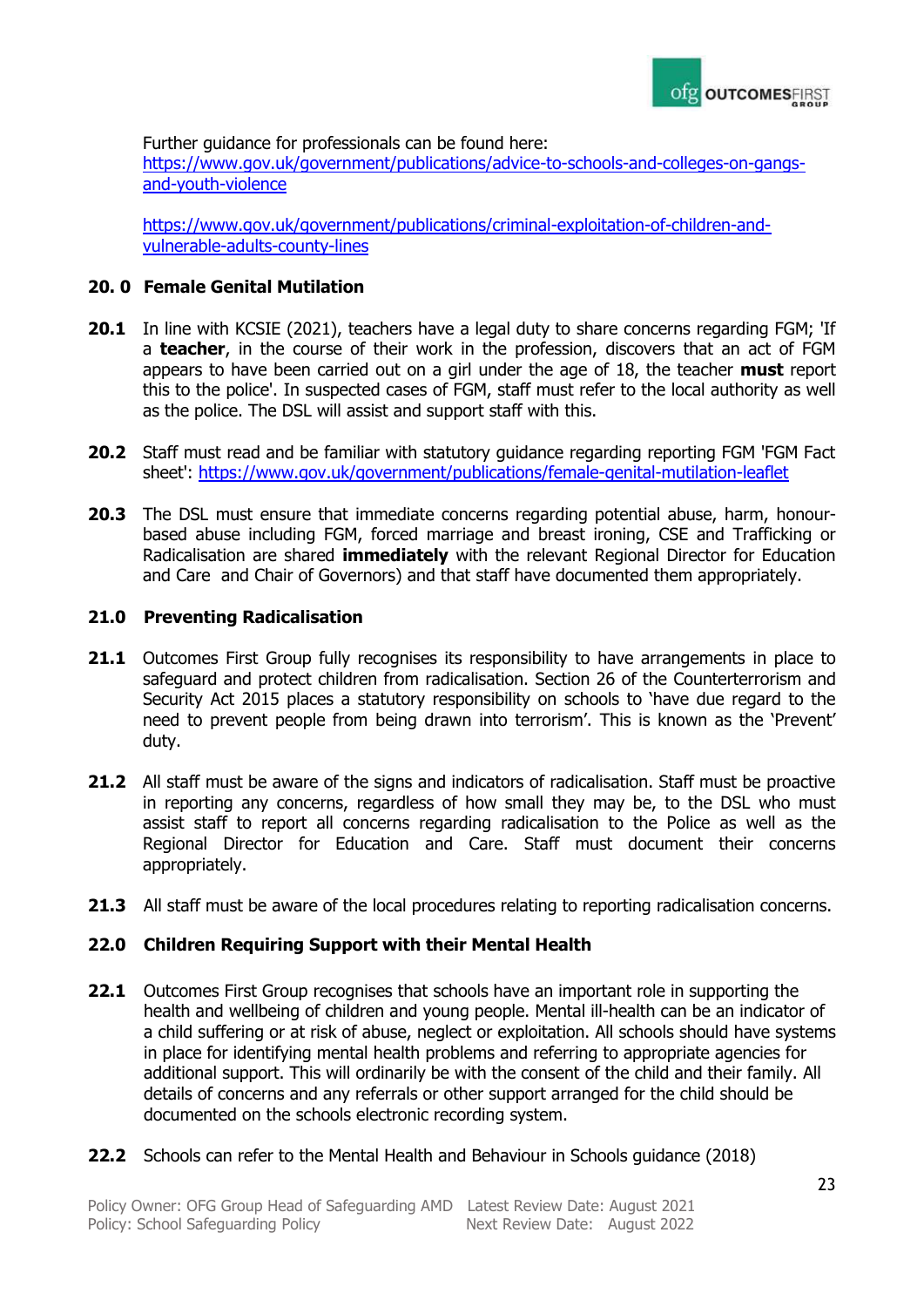

 <https://www.gov.uk/government/publications/mental-health-and-behaviour-in-schools--2> The guidance provides advice on how to create a whole school culture in promoting positive mental health outcomes for children and young people.

## <span id="page-23-0"></span>**23.0 Physical Interventions**

23.1 While every school creates an atmosphere of nurturing, unconditional positive regard and warmth, Outcomes First Group recognises that on occasion it may be necessary to use physical intervention to keep a child or young person safe. Physical intervention must be a last resort and must always be proportionate. Once the child is safe and calm, it is essential that there is a debrief with the child. It should be an open discussion with the member of staff encouraging the child to talk about how they feel and understand what happened.

The intervention and the follow-up action must be recorded on the School's Electronic Recording System.

## **23.2 All staff must read and know the school's individual Physical Intervention Policy**.

**23.3** If a child or young person makes an allegation after a physical intervention, it is important that the member of staff writes down as much information as possible. Staff must complete body maps immediately after the event and make an appropriate electronic record. Staff must also verbally inform the DSL (or deputy) as well as recording it onto the schools electronic recording system. **Medical attention must always be sought for the young person.** Staff must inform their parents or carers. Allegations of harm relating to physical interventions must be reported to the Regional Director for Education and Care, the Group Head of Safeguarding [\(anne-marie.delaney@ofgl.co.uk\)](mailto:anne-marie.delaney@ofgl.co.uk) Local Authority Designated Officer or equivalent.

## <span id="page-23-1"></span>**24.0 Allegations against Staff**

- 24.1 An allegation is any concern, complaint or disclosure that indicates a member of staff, agency staff or volunteer or has:
	- Behaved in a way that has harmed a child or may have harmed a child
	- Possibly committed a criminal offence against or relate to a child
	- Behaved towards a child or children in a way that indicates he or she may pose a risk of harm to children; or
	- Behaved or may have behaved in a way that indicates they may not be suitable to work with children.
- **24.2** All allegations must be treated seriously. Staff must maintain an open mind and suspend all judgement. Allegations must never be dismissed. When managing allegations, it is important that staff maintain a level of professional curiosity. Staff have a responsibility to look after themselves and not to place themselves into situations which could present as unsafe. Staff must report any concerns to the Regional Director for Education and Care and the DSL.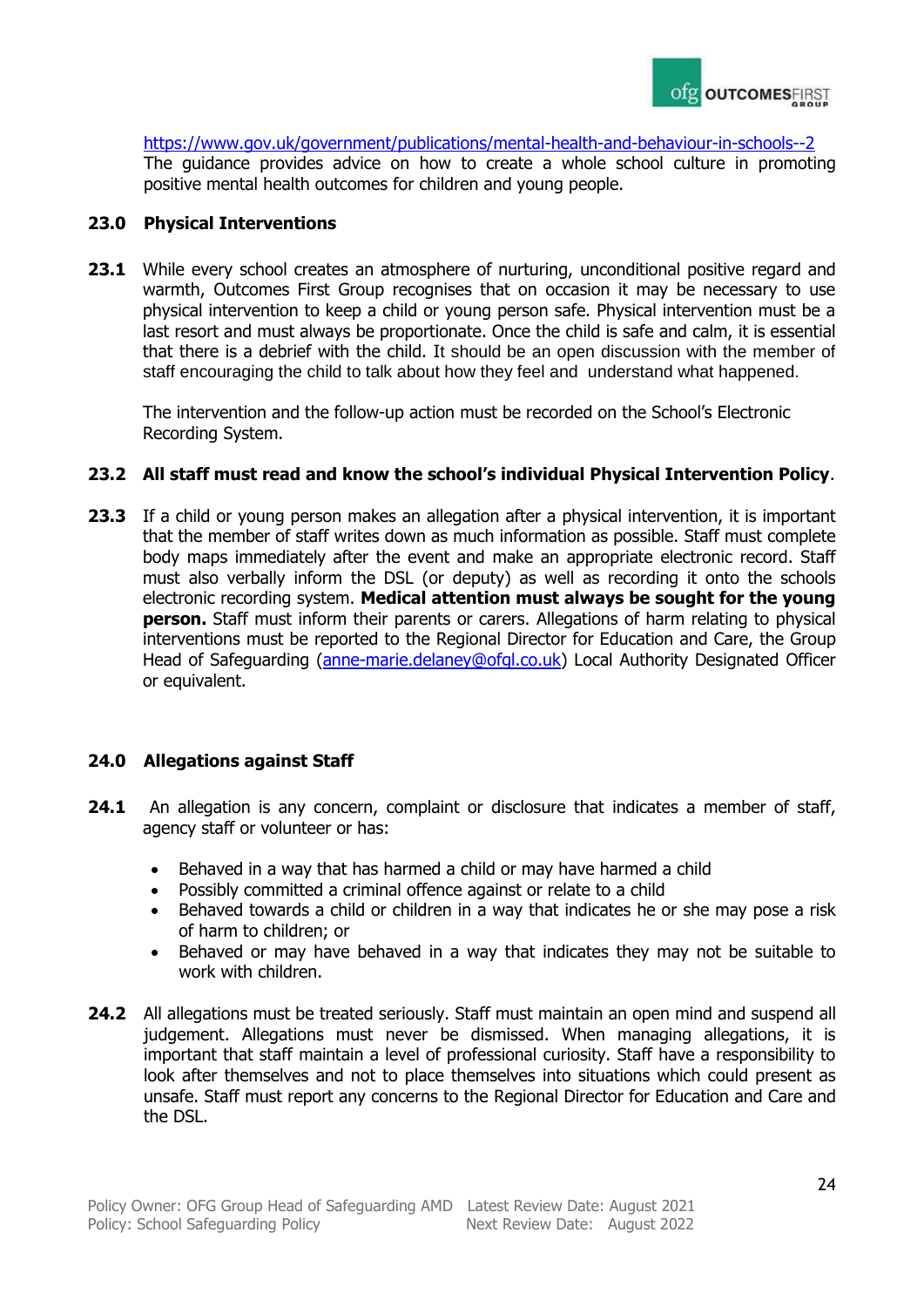

- 24.3 When a child makes an allegation about a member of staff, the member of staff receiving the complaint must:
	- write everything down and document it on the electronic recording system used by the school.
	- immediately report the allegation to the DSL (or deputy).

The DSL must:

- take all allegations seriously regardless of whether a child or young person has made previous allegations and can speak to the Local Authority Designated Officer or equivalent and seek advice about next steps on the same day.
- Must report allegations to the Local Authority Designated Officer or equivalent within one working day.
- Ensure that they follow the Outcomes First Group's Managing Allegations Procedure.
- **24.4** Part four of Keeping Children Safe in Education (2021) outlines the importance of retaining oversight of any concerns or allegations about agency or supply staff, volunteers or any member of staff employed by a third party working in the school setting. Whilst the individual may not be employed by Outcomes First Group, **schools must ensure** that allegations are managed properly. KCSIE (2021) states 'In no circumstances should a school or college decide to cease to use a supply teacher due to safeguarding concerns, without finding out the facts and liaising with the LADO to determine a suitable outcome. Governing bodies and proprietors should discuss with the supply agency or agencies where the supply teacher is working across a number of schools of colleges, whether it is appropriate to suspend the supply teacher, or redeploy them to another part of the school or college, whilst they carry out their investigation.'
- **24.5** If the allegation is regarding the Head Teacher/Principal then the Regional Director for Education and Care must be informed immediately. They will then seek advice from the Local Authority Designated Officer (or equivalent).

#### **24.6 All allegations made against staff must be reported to the Regional Director for Education and Care and HR and the Group Head of Safeguarding, and to [safeguarding@ofgl.co.uk.](mailto:safeguarding@ofgl.co.uk) Outcomes First Group recognises that managing allegations can be challenging and so will support with the process.**

**24.7** It is the responsibility of the DSL to ensure that all allegations are managed in line with local safeguarding partnership procedures.

## <span id="page-24-0"></span>**25.0 Working with the Local Authority Designated Officer (or equivalent)**

**25.1** In all referrals, the DSL is the lead professional within the school for ensuring that a timely response is received from the local authority. If a response is received which the DSL believes is inappropriate and does not prioritise the child or young person's safety, this must be escalated to the Head Teacher or Governors of the school to agree further action.

#### <span id="page-24-1"></span>**26.0 Whistleblowing**

26.1 Safequarding is everyone's responsibility. Outcomes First Group recognises that on occasion staff may feel that they are unable to tell someone within their immediate place of work about any safeguarding concerns that they may have. The Group also recognises that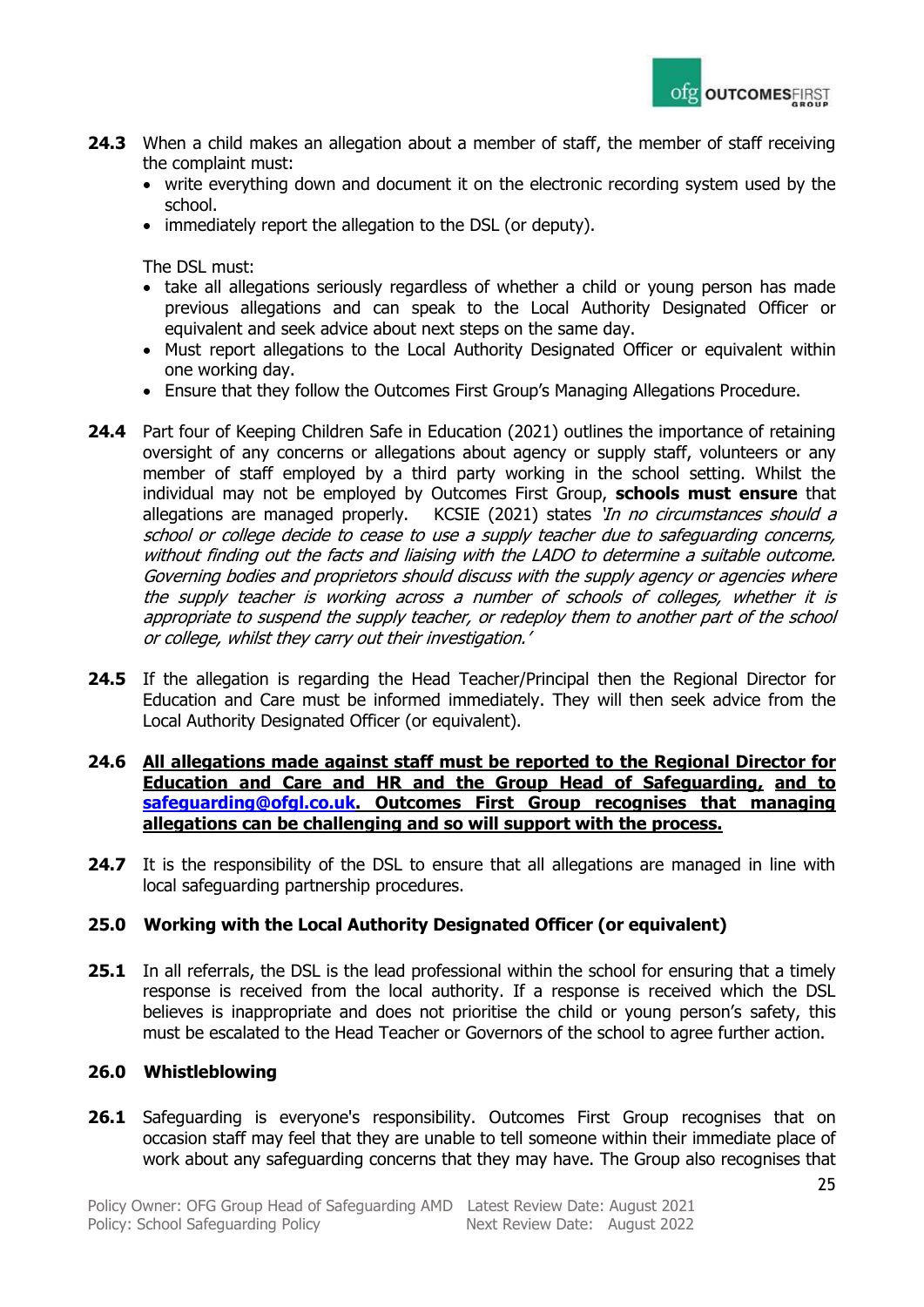

children will be unable to voice their concerns if they are in an environment where staff also fail to voice their concerns.

- **26.2** All staff have a duty first and foremost to the children in their school. Any concerns, regardless of how small they may seem, must be reported. DSLs and Head Teachers have a responsibility to ensure that they create an environment where staff feel safe to openly voice any concerns and feel listened to. It is also important that staff feel supported if concerns are raised about them. If staff see or hear about other colleagues' practice which they are concerned about, which potentially may cause emotional or physical harm to a pupil, or if the standard of care being provided falls short of expectations, they must report this.
- **26.3** Outcomes First Group has an anonymous telephone support system (Safecall) where staff are able to share any concerns that they may have, safely and without fear of reprisal. All whistleblowing concerns will be taken seriously and treated as such.
- **26.4** Staff can call Safecall on **08009151571**, report online **www.safecall.co.uk/reports**, or email **outcomesfirstgroup@safecall.co.uk**

## <span id="page-25-0"></span>**27.0 Covid-19 and disruption to schools**

**27.1** The Covid-19 Pandemic has caused significant disruption to education settings during the last two academic years. The safeguarding of children and young people always remains the highest priority in all circumstances. Whilst it is anticipated that the impact of Covid-19 will decrease, the school continues to have clear procedures in place for reducing the risk and spread of infection, managing cases/suspected cases, self-isolation and remote learning.

#### **27.2** The School will:

- Keep up to date with the latest government legislation and guidance and ensure it is followed.
- Follow the system of controls to minimise the risk of infection.
- Have a contingency plan in place for outbreaks in the school or changes in restrictions
- have a remote learning plan in place for pupils to follow and engage in if and when required.
- Staff and children reporting to be symptomatic will be sent home and asked to arrange to have a PCR test as soon as possible and report the result to the school.
- Communicate any changes in processes to parents/carers.
- Regularly review its arrangements and, where necessary, update its risk assessment.
- **27.3** Each school will have individual arrangements and characteristics that may require sitespecific arrangements. In such cases, the Regional Director of the setting should be informed.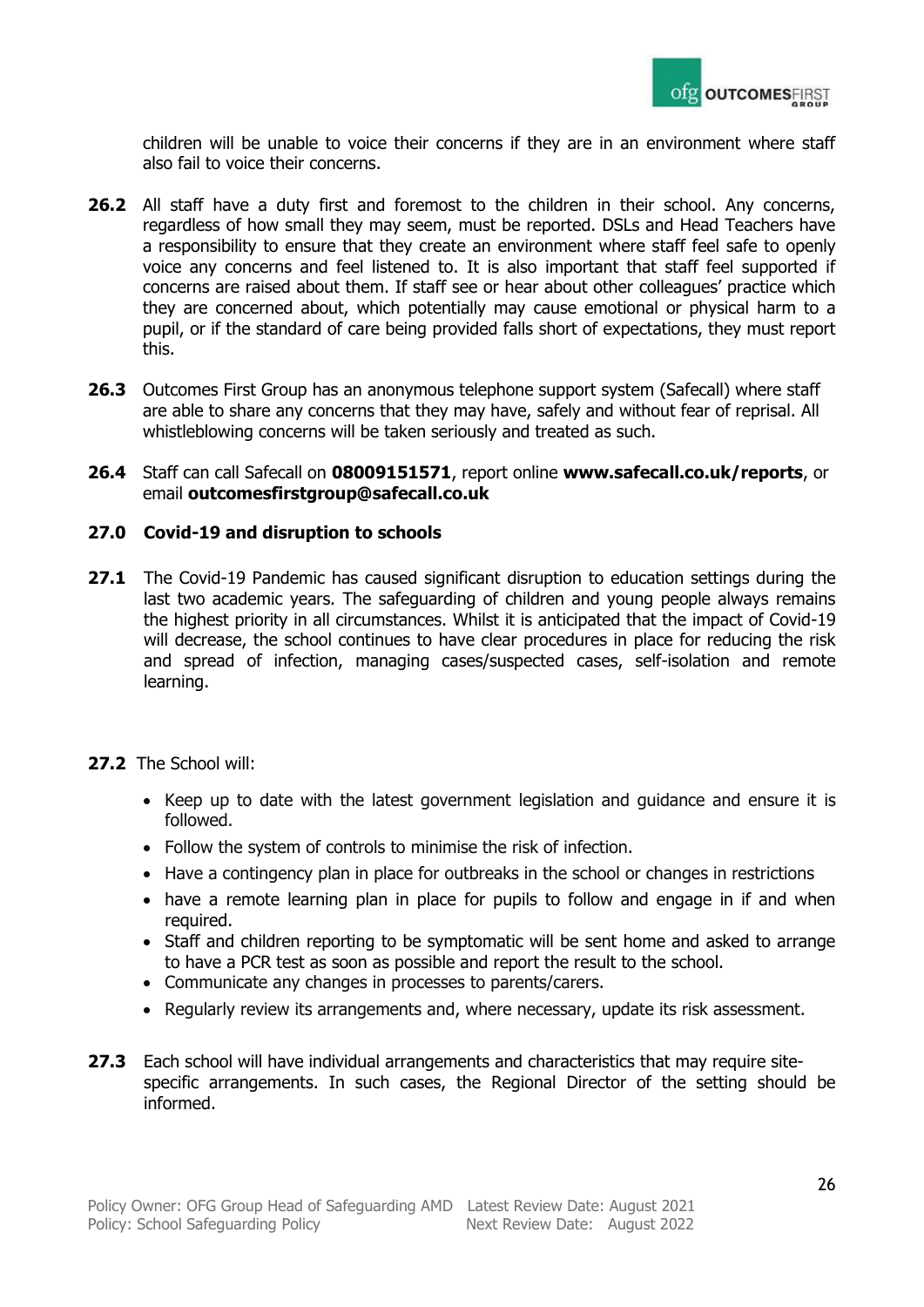

All staff should continue to have full regard to KCSIE(2021) and all Outcomes First Group procedures, including the Safeguarding and Managing Allegations against Employees policies. This applies at all times, when working online or offline, remotely or at a setting.

#### **27.4 Designated Safeguarding Lead**

In circumstances where remote learning takes place, staff and pupils must all know how to contact the DSL and who the deputies are if the DSL is unavailable. A contingency plan should be in place should the DSL become unavailable for work and the current deputising arrangements become depleted. This may be that an alternative senior leader has a buddying arrangement with a DSL from another setting for support should this be required.

Arrangements for reporting and accessing electronic and paper record keeping systems must be in place. If a member of the team is unable to attend work due to self-isolation, they may be able to continue to function as part of the DSL team remotely with this access. Sensitive or confidential case-related information must not be removed from the school to take to another location for remote working. Consider other mechanisms to access the information securely.

## **27.5. Practice Guidance**

Many of the children and young people we educate have EHC plans and may remain in school. It is important that each individual child's circumstances are considered, and it should not be assumed that all children with EHC plans should be in school regardless of circumstance. Decisions should be based on the child's best interests. Arrangements need to be communicated clearly with parents and carers.

The following steps should be taken to agree a plan in respect of individual pupils:

- A risk assessment must be undertaken for each child. This should consider any healthrelated vulnerabilities of the child or members of their household (if known), any specific online risks and any child protection concerns.
- For every child with an allocated social worker, the most suitable course of action in the circumstance should be agreed with both the placing authority or local authority and/or their parent or carer. The rationale for the decision, the people involved in the decisionmaking, and the date and time of the discussion should be recorded clearly on the child's record.
- For any children subject to child protection plans, the local authority has a duty to remain in contact and see the child at least every 10 working days. Arrangements must be made to enable this to happen. As a key agency in the child's life, the school will commit to maintain contact with them. How this done is a matter for individual consideration.
- For children in need (As defined in section 17 of The Children Act 2004) we should recognise that these families require support, and the local authority has an obligation to provide that. You should ask the allocated social worker what the arrangements will be to support the child and family and what their expectations are of the school. The outcome of this discussion must be recorded.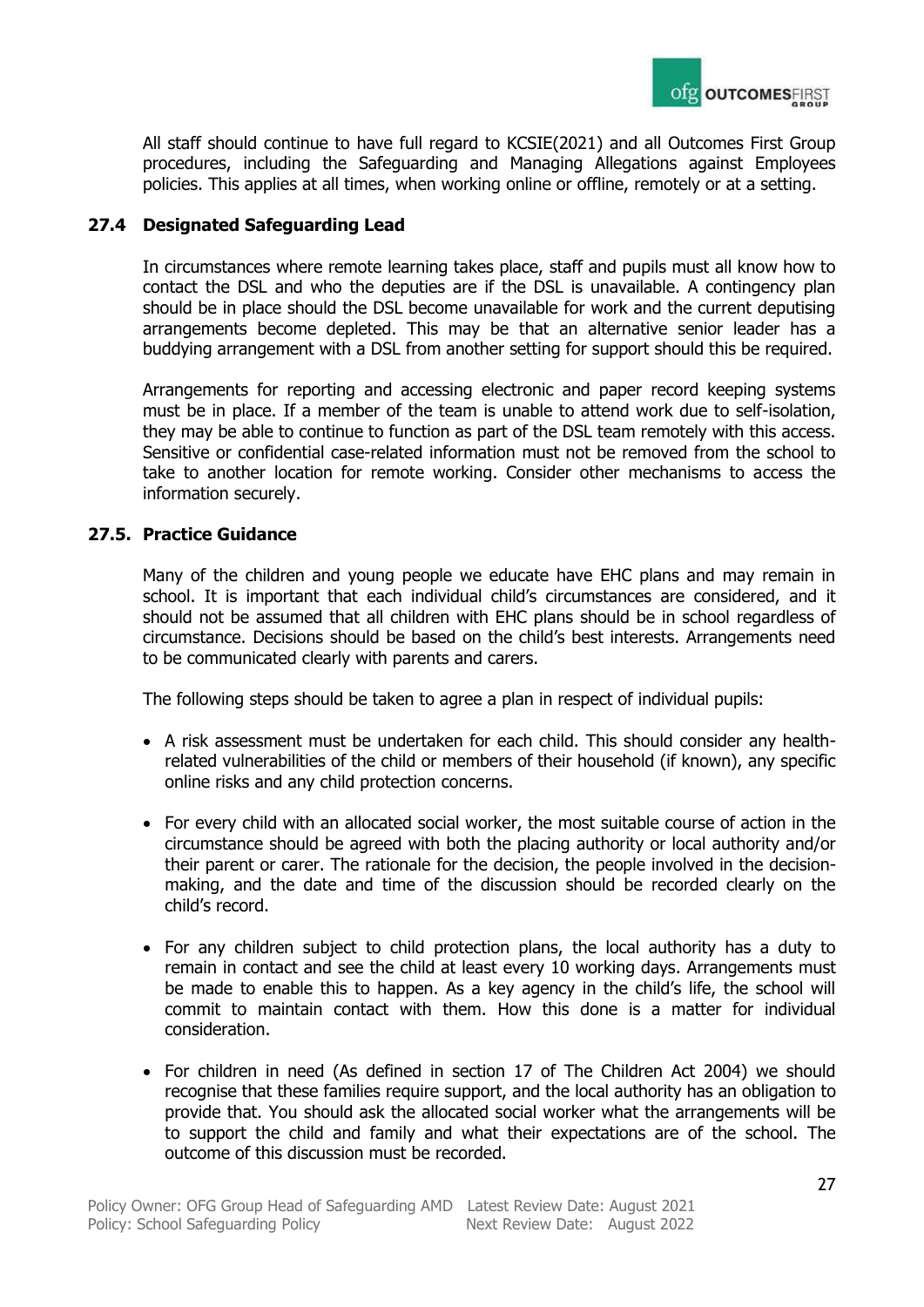

- For any child or young person receiving early help services or subject to non-statutory multi agency plans. The manager or allocated worker for that child must be contacted by the school to establish how regularly the child will be seen and what the expectations are of the school to maintain contact with that child or provide support for the family.
- Each head/principal must inform the placing local authority if a child will be accessing off-site education. Ensure a record of the communication and any response received from the local authority is held at the school.
- As an absolute minimum requirement, during term-time, the school must make **weekly** contact with children and young people who are not attending school in person. This should be over the telephone or through virtual communications platforms.
- There will be arrangements to maintain contact with some children and young people during holidays. This will be considered on a case-by-case basis.
- If the school is unable to make contact with any child or young person this must be considered as a potential safeguarding or child protection matter and make a referral through local safeguarding arrangements.

The following guidance is available:

<https://www.gov.uk/guidance/safeguarding-and-remote-education-during-coronavirus-covid-19> <https://learning.nspcc.org.uk/news/covid/undertaking-remote-teaching-safely> <https://www.pshe-association.org.uk/guidance-teaching-pshe-remotely>

## **27.6 Digital Learning**

Where possible digital learning options for children and young people will be made available if they are having to learn remotely. All staff should be mindful that the Outcomes First Group's and school's safeguarding policies & procedures and Code of Conduct & Ethics Policy continue to apply, at all times when working online or offline at any location.

- **27.6.1** Acorn Digital Learning have produced a Live Online Risk Assessment, and Student Remote Learning policy and template, that have been shared with all Outcomes First Group schools and can be utilised as required.
- **27.6.2** Data protection and GDPR considerations must be taken into account. This includes rules on signing pupils up to online services, and staff accessing personal data when working at home. It is recommended that staff are regularly reminded of the data protection and GDPR policies and procedures, whether they are working from school or remotely.
- **27.6.3** The guidelines for digital leaning below must be followed:
	- Ensure parents and carers are aware of online safety advice and resources such as [Thinkuknow](https://www.thinkuknow.co.uk/) and [Safer Internet Centre](https://www.saferinternet.org.uk/)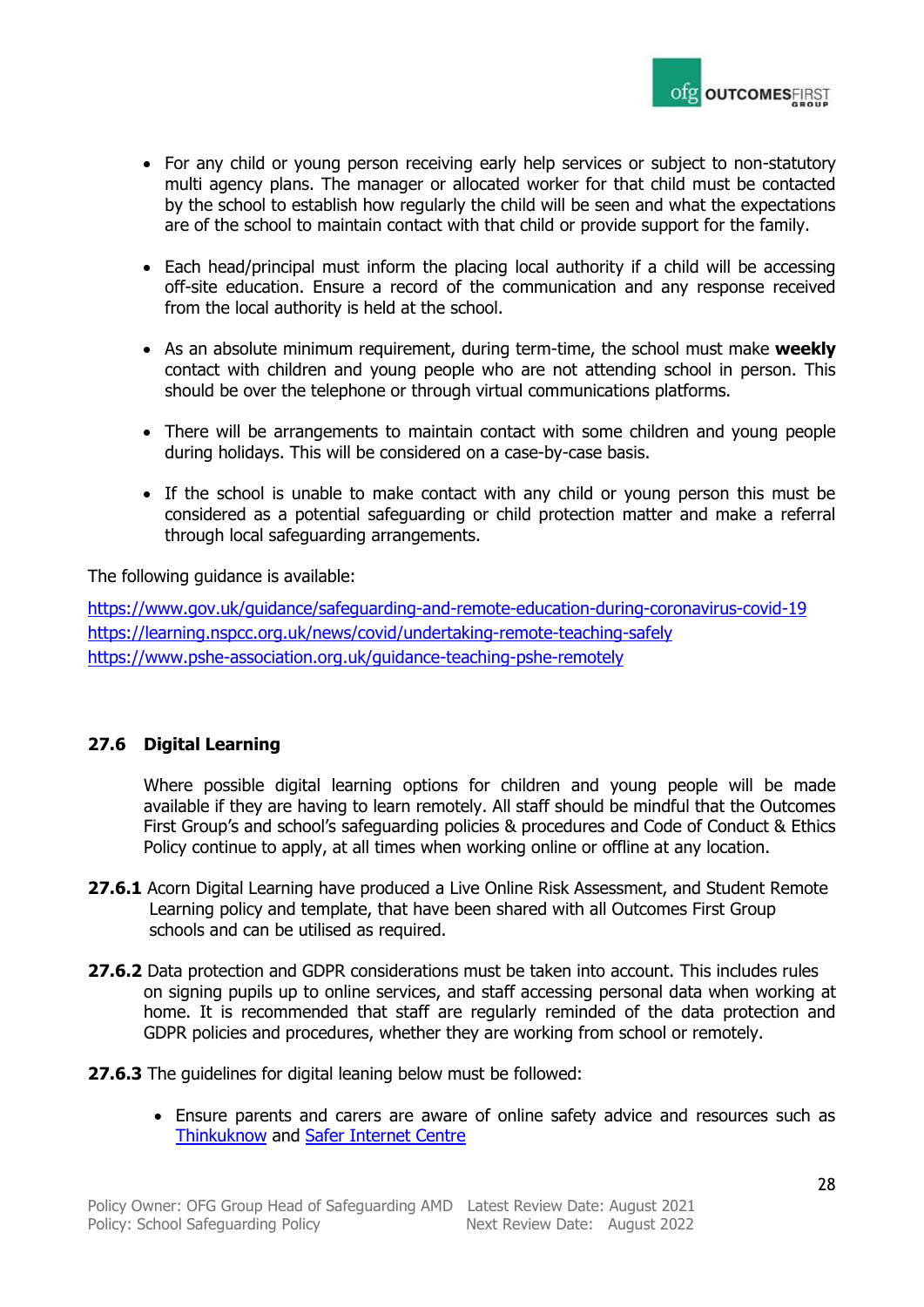

- A link to [ParentInfo](https://parentinfo.org/) should be on the school's website  $-$  this DfE backed website provides parents with up-to-date information about a range of topics.
- If staff are concerned about a comment made online by a pupil or the work they share, the staff member should take a screen shot and report it to the DSL via MyConcern / CPOMS (or the school's existing protocol as long as it is secure).
- Staff and pupils should be fully dressed and take into account the background/ surroundings. Staff should use a communal area, and anything in the background that could cause concern or identify family members/ personal information, should be removed or a sheet should be used.
- The teacher may need to give guidance to pupils to remove items from view. If a pupil is inappropriately dressed or in an unsuitable setting (e.g. a bedroom) they must be removed from the video call.
- Staff must not enter into one-to-one tuition voice or video call with an individual pupil or student without SLT agreement. If there is a need for single pupil interaction, please ensure that a colleague is added to the call, or that a parent is present with the pupil
- If a staff member urgently needs to call a parent or pupil from their personal phone, the number must be withheld by dialling 141 first and a record of the call must made (e.g. an email to the HSM, DH or DSL to explain the purpose of the call and any actions taken as a result of it)
- Home filters may block different content at a different level to the school's filtering software; if this appears to be the case for one pupil in the group the teacher should revert to or suggest an alternative resource.
- Take care that any material provided to students to watch is age and developmentally appropriate. For instance, do not ask Year 9 pupils to watch a film with a 15 rating.
- Staff should model good online behaviour in all ways, including the language used to interact with pupils and colleagues, which should be respectful at all times
- School leaders should make clear to staff the operating times for online learning (for example, only during the normal school day); no staff member should engage with or respond to any pupil outside these times.
- Clear guidelines for students connecting to a virtual classroom session will be given by the school and the teacher will check their understanding.
- The same principles apply to virtual meetings between staff and parents as face-toface meetings

#### **27.7 Home visits**

Where staff need to make home visits, they should be mindful of their own wellbeing and safety if conducting visits to the homes of children and their families. Follow the school's lone working procedure and guidance. This should prescribe that you must at least inform